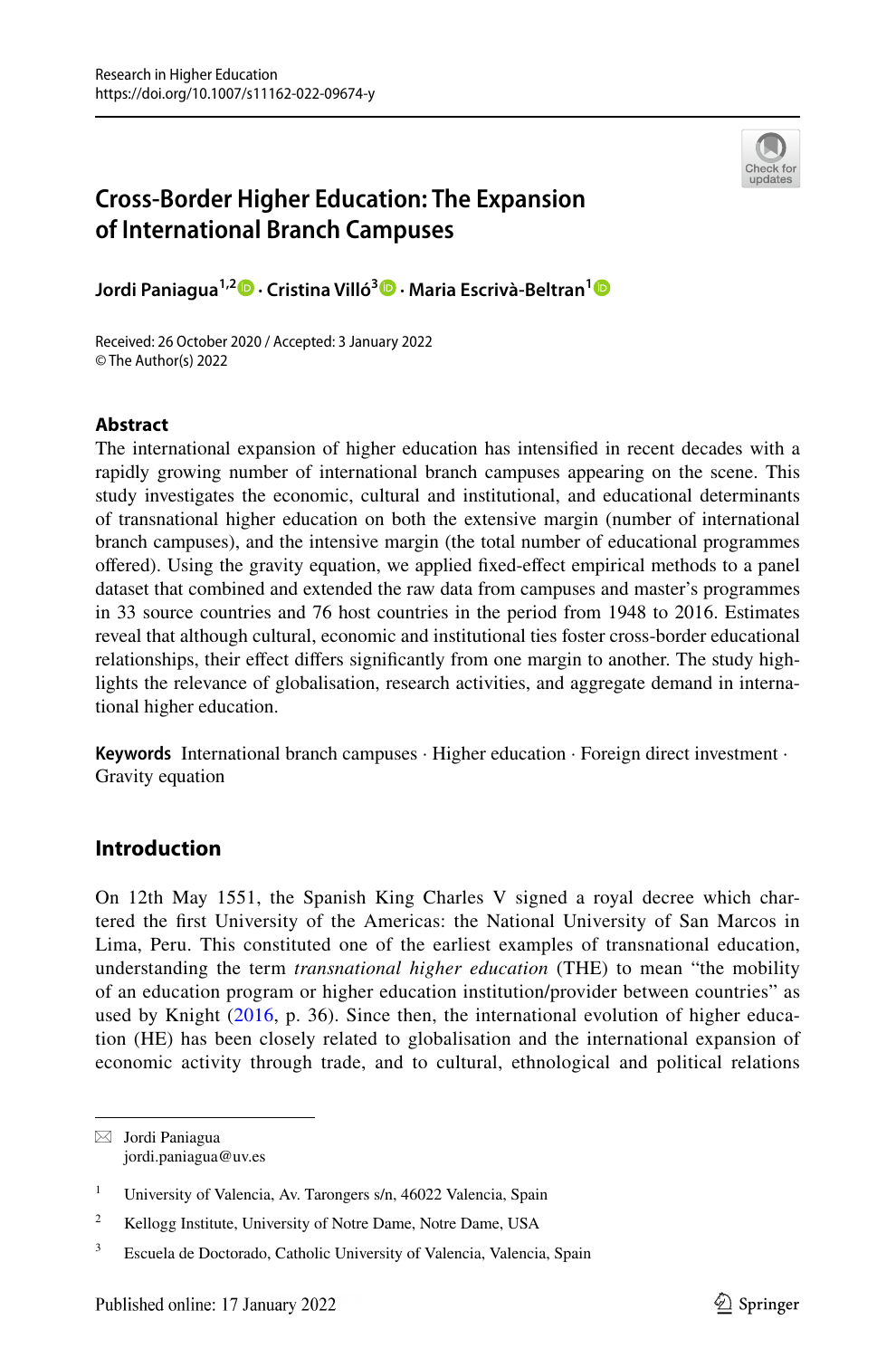

<span id="page-1-0"></span>**Fig. 1** IBC margins: New branches and educational programs openings, per year, 1965–2015. Source: Own calculation with C-BERT data. *Note* The number of IBC prior to 1979 is zero

between countries. In recent decades, universities have crossed borders with international branch campuses (IBCs) which operate as an extension of a university, ofering HE services in a foreign country.

The expansion of universities is positively associated with higher regional economic growth (Valero and Van Reenen, [2019\)](#page-19-1). It is therefore of social and economic interest to understand how universities expand internationally. On one hand, universities can expand internationally by opening new subsidiaries (extensive margin). On the other, they can grow by offering more programmes in their existing IBCs (intensive margin). As Fig. [1](#page-1-0), shows, both margins follow a similar trend, but they are not perfectly correlated, opening up room for research.

Growth in the number of IBCs has been one of the most striking developments in the internationalisation of HE since the turn of the century (Healey, [2015](#page-18-0)). As of 2017, HE institutions in 33 countries had chartered 249 IBCs in 76 host countries. IBCs have increased by 26% solely in the last 5 years. The trend of IBCs and educational programme openings from 1965-2015 is shown in Fig. [1](#page-1-0).

HE growth over the last six decades coincides with the IBCs development, mainly due to massive worldwide educational expansion, driven by worldwide nation-building eforts during the second half of the twentieth century, particularly in former colonies and emerging countries looking to ensure access to tertiary educational opportunities, and most recently, due to a global response to the knowledge economy as well as technological changes which have caused massive higher education internationalisation (Zapp, [2017\)](#page-20-0).

The main academic contribution of the paper is the estimation of the economic, cultural, institutional and educational determinants of the international expansion of universities under a methodologically sound umbrella. The paper uses the workhorse of empirical studies on international economic fows: the gravity equation. This model has been applied to many of the dyadic fows between country pairs (e.g., trade, foreign direct investment, migration, tourism). The study also offers some interesting insights that might be useful for policymakers in their eforts to promote IBCs. Additionally, university management could take advantage of some of the insights in the paper in their international endeavours.

The rest of the paper is structured as follows: ["Background and determinants](#page-2-0)" ofers a succinct background on the determinants of IBCs; ["Method: The gravity equation](#page-5-0)"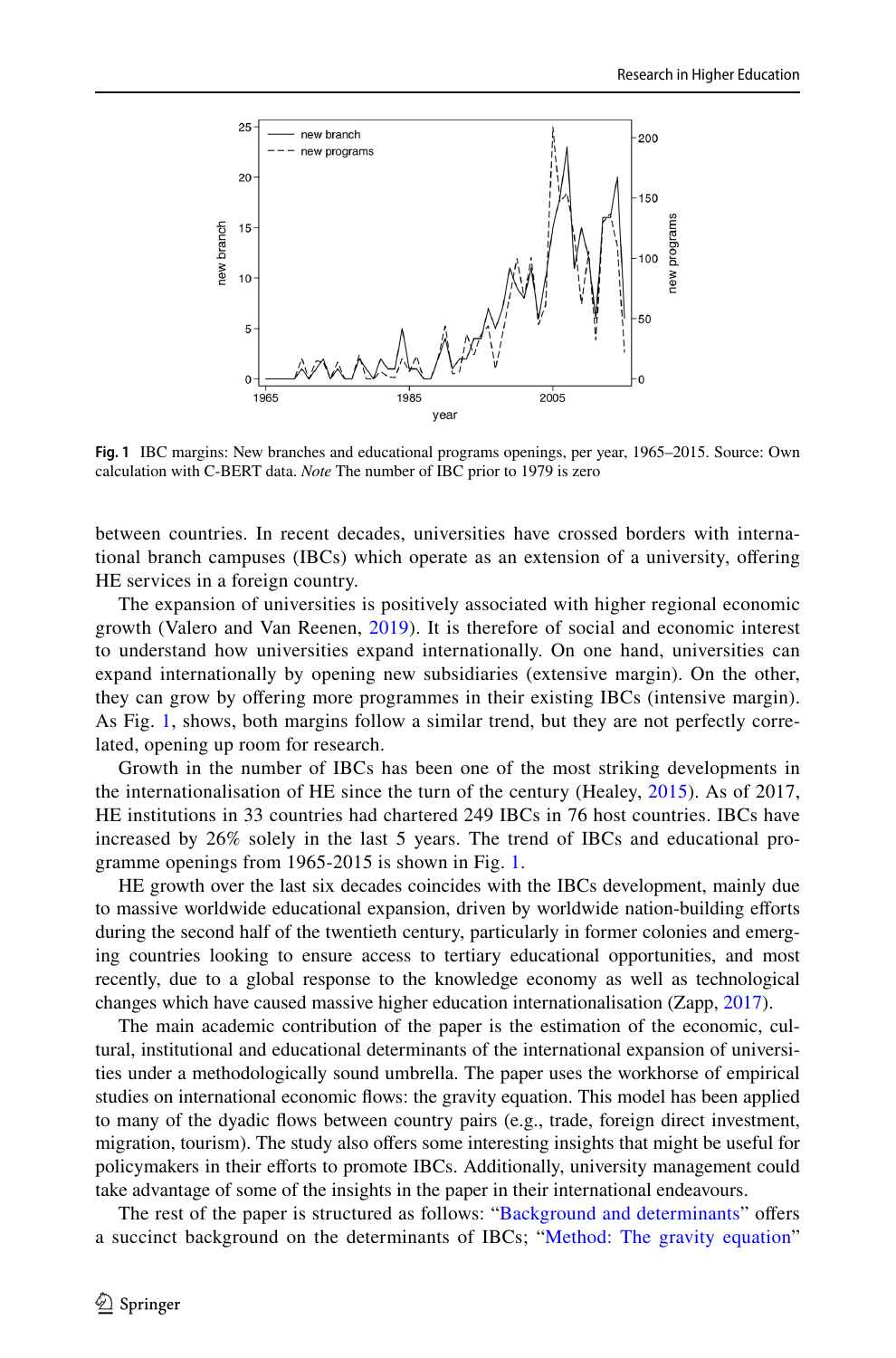describes the empirical method; ["Results and discussion](#page-9-0)" reports and discusses the results; and, ["Conclusions"](#page-16-0) offers some conclusions.

## <span id="page-2-0"></span>**Background and Determinants**

#### **International Branch Campuses**

IBCs represent one the most tangible examples of THE and have become an increasingly popular form of HE internationalisation, drawing the attention of scholars (Healey, [2014;](#page-18-1) Wilkins and Huisman, [2012,](#page-20-1) [2021;](#page-20-2) Wilkins, [2017;](#page-20-3) Wilkins and Huisman, [2015](#page-20-4)). In 2019, Escriva-Beltran et al. reviewed the IBC literature and showed how it spans nine broad areas: (1) Institutional reasons to establish an IBC, (2) IBC models, (3) Student issues, (4) Academic staf issues, (5) Managerial issues, (6) Educational hubs, (7) Sustainability, (8) Language: English as the *lingua franca* and (9) International business.

The closest branch of IBC literature to our analysis is international business literature. To establish links between IBCs and international business, scholars have largely turned to the foreign subsidiaries of multinational corporations (Bhanji, [2008;](#page-18-2) Healey, [2015;](#page-18-0) Girdzijauskaite and Radzeviciene, [2014;](#page-18-3) Lane and Kinser, [2011;](#page-19-2) Shams and Huisman, [2012](#page-19-3)). However, Escriva-Beltran et al. ([2019\)](#page-18-4) show that the literature examining the determinants and implications of internationalisation fows in HE through the establishment of IBCs is still scarce. They specifcally recommend new research into "the economic determinants of IBCs in both countries [and] foreign direct investment" (p. 513).

However, HE scholars highlight the relevance of introducing countrywide cultural and educational dimensions (Volet and Ang, [2012](#page-19-4)). These dimensions are important to understand how regions meet the needs of the global competitive economy through educational variables such as education systems, university education and knowledge transfer (Cheung and Chan, [2010\)](#page-18-5).

#### **IBC as Foreign Direct Investment**

There is little academic consensus as to whether IBCs should be framed as trade in services or FDI. The gravity equation has been applied extensively to trade in services and FDI flows (Kimura and Lee, [2006](#page-19-5); Kleinert and Toubal, [2010](#page-19-6)). The empirical toolkit is similar in both cases, with the diference lying in the conceptual road to gravity.

On the one hand, the OECD's benchmark defnition of FDI, which is accepted and compatible with International Monetary Fund (IMF) and World Bank statistics, identifes FDI as 'a category of investment that refects the objective of establishing a lasting interest by a resident enterprise in one economy (direct investor) in an enterprise (direct investment enterprise) that is resident in an economy other than that of the direct investor' (OECD, [2008,](#page-19-7) p. 234).

On the other hand, the IMF considers education services as: 'services relating to education, such as correspondence courses and education via television or the Internet, as well as by teachers and so forth who supply services directly in host economies.' IMF [\(2009](#page-19-8), paragraph 10.169).

Many IBCs are in a grey area with relevant quantitative similarities to trade in services. Less investment is required to establish an IBC than other types of investment projects, especially when spaces are rented, non-tenure track professors are hired, and local lecturers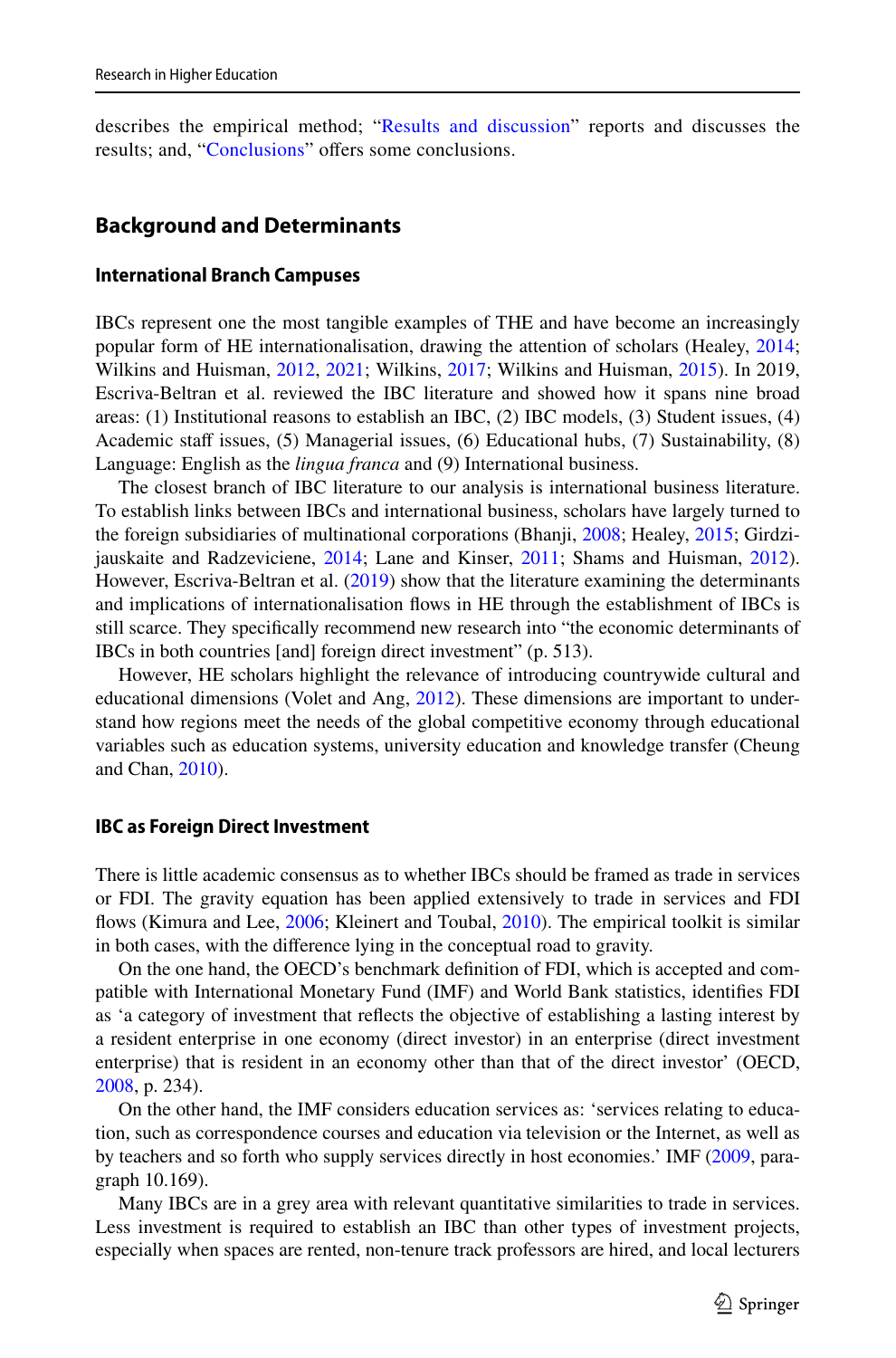are contracted to teach IBC courses. However, the benchmark defnition quantifes the FDI in relative terms: a numerical threshold of ownership of 10 percent or more of voting stock.

The focus of this paper is to understand the determinants of IBC fows (the establishment of new IBCs), rather than the specifc services ofered by these IBCs. Therefore, since universities have a lasting interest and control over IBCs operating in a host country, both in fnancial and educational terms, our study places IBCs in the frame of FDI.

In this line of work, IBCs are compared to a business that invests in new markets. Therefore, IBCs are studied under similar conceptual grounds as foreign direct investment by international businesses (Guimon, [2016](#page-18-6); Ross, [2008\)](#page-19-9). These studies focus on organisationspecifc capabilities (managerial and fnancial capacity), reputation, brand protection and organisational culture as well as government policies.

The empirical applicability of the gravity equation to IBCs is grounded in the research of scholars who have studied FDI and knowledge fows. Bergstrand and Egger [\(2007](#page-18-7)) developed a knowledge-and-physical-capital model for international trade fows, FDI and knowledge. Kleinert and Toubal  $(2010)$  $(2010)$  derived a gravity equation for foreign affiliate sales, and Keller and Yeaple [\(2013](#page-19-10)) showed that gravity forces are behind the fow of ideas (patents) across borders. Cuadros et al. ([2016\)](#page-18-8) developed and estimated a model for greenfeld investment including information asymmetries and migration fows. IBC fows can be modelled in similar terms, since they involve a fow of both foreign capital and knowledge.

### **Economic Determinants**

Several studies have highlighted the relevance of including economic variables in the anal-ysis of THE (Ahmad and Buchanan, [2017;](#page-17-0) Abbott and Ali, [2009\)](#page-17-1). The baseline economic specifcation of the gravity equation for international trade and investment includes GDP and distance as variables that measure demand and transaction costs, respectively. These variables have been used in tangent HE studies. Levatino [\(2015](#page-19-11)) showed that countries with a larger population and a higher GDP send more students abroad, whereas distance discourages student mobility. Dobos ([2011](#page-18-9)) documented the inherent problems related to the quality and success of programmes provided by distant ofshore partners.

We considered two additional economic controls related to trade and investment readiness between pairs of countries: Bilateral Investment Treaties (BITs) and Regional Trade Agreements (RTAs). BITs are agreements between two countries regarding the promotion and protection of investments made by investors from the paired countries in each other's territories. RTAs are defned as any agreement involving tarifs lower than most-favourednation rates (DiCaprio et al., [2017](#page-18-10)). In particular, BITs and RTAs are often used as a relevant measure of bilateral stability and economic integration between pairs of countries. Countries with BITs and RTAs in force provide stable mechanisms to arbitrate investment and commercial disputes, which foster international investment and trade (Myburgh and Paniagua, [2016](#page-19-12)).

## **Cultural and Institutional Determinants**

Managing an IBC is a complex activity that requires an efort to adapt to cultural, legal and environmental conditions which difer considerably from those on the home campus (Harding and Lammey, [2011](#page-18-11); Shams and Huisman, [2012](#page-19-3)). These include, for example, understanding and balancing the conficting needs of multiple stakeholders in order to efectively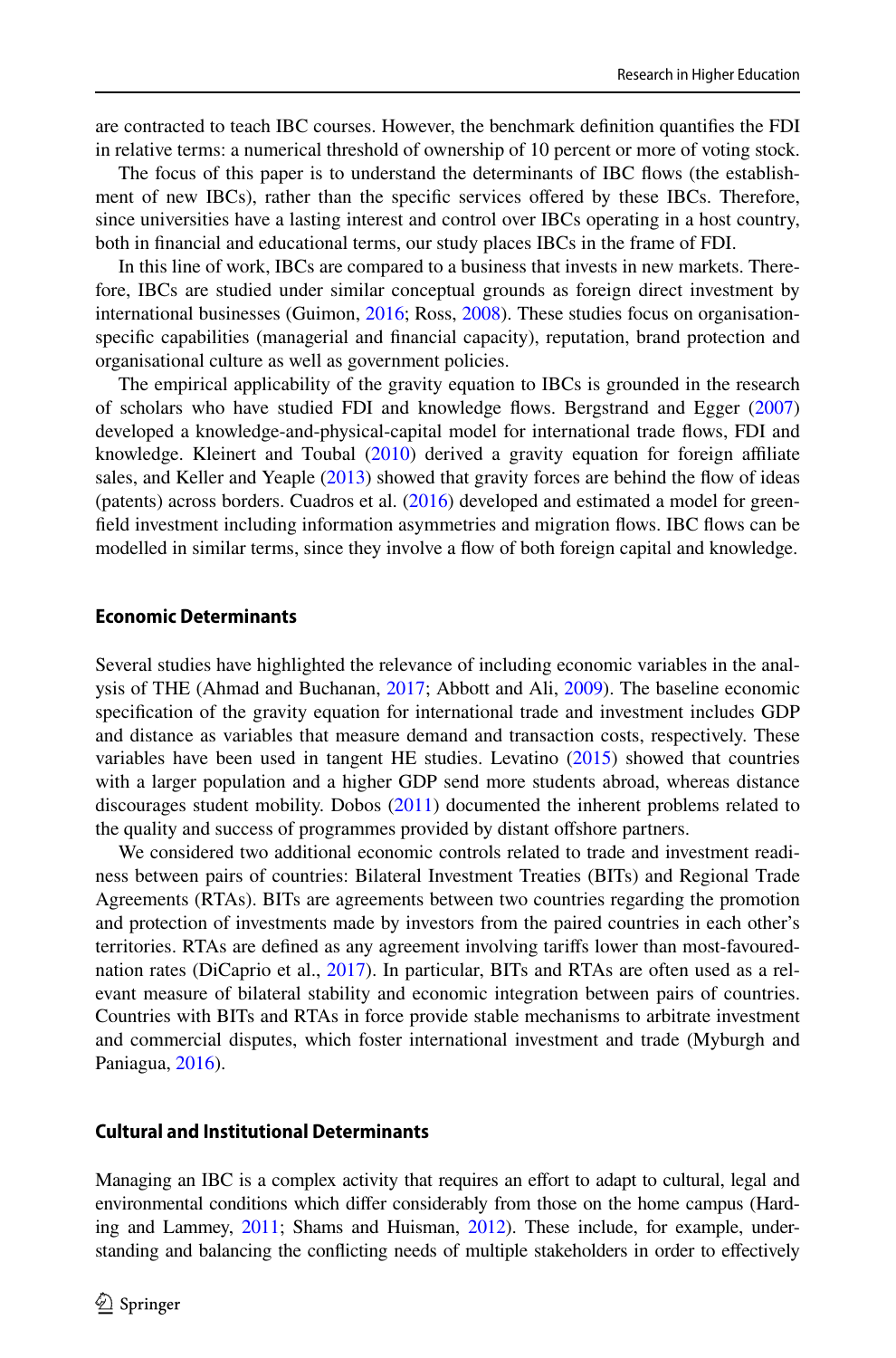accommodate local needs while operating across multiple cultures (Altbach, [2002b](#page-17-2); Healey, [2018](#page-18-12); Owens and Lane, [2014;](#page-19-13) Tierney and Lanford, [2015](#page-19-14)).

Therefore, IBCs have to face not only the problems posed by geographical distance but also by cultural and institutional distance. Wilkins and Huisman [\(2012\)](#page-20-1) used institutional theory to explain how regulatory, legal and cultural structures and processes infuence the transnational strategies of HE institutions. They stressed that both cultural distance and institutional distance play an important role in transnational activities. Following this strand of literature, Phillips et al. ([2009\)](#page-19-15) extended the concept of institutional distance to include institutional uncertainty and thus suggestions for diferent strategies to establish IBCs.

Eldridge and Cranston [\(2009\)](#page-18-13) used Hofstede's national cultural value dimensions as an analytical tool and suggested that national culture afects both the academic and operational management of THE programmes. Their empirical study found that national cultural diferences create complications in terms of teaching, assessment procedures and the social aspect of THE programmes. Therefore, THE institutions might seek hosts with cultural, religious and language similarities (Ahmad and Buchanan, [2016](#page-17-3)).

A common language also reduces cultural and institutional distances. The importance of language in this type of developments is another issue which has been studied by diferent scholars (Altbach, [2002b;](#page-17-2) Healey, [2015;](#page-18-0) Owens and Lane, [2014;](#page-19-13) Tierney and Lanford, [2015](#page-19-14)). The economic, political and cultural dimensions of globalisation have promoted the use of English as a language for communication among individuals or groups who do not share a common tongue. English as the *lingua franca* in science and international HE undoubtedly benefts countries such as the United States, UK and Australia, yet increasingly, institutions in non-English speaking countries, such as the Netherlands, are establishing branches overseas with programmes delivered in English (Wilkins and Urbanovic, [2014\)](#page-20-5). Nowadays, students in host countries believe that English language skills are essential in the labour market, especially among multinational employers (Lee, [2014](#page-19-16)).

Accordingly, we can state that the cultural and institutional determinants of IBCs include a common language, a common administrative border, colonial links and a common religion. These variables have been extensively used in FDI gravity models (Myburgh and Paniagua, [2016](#page-19-12); Paniagua and Sapena, [2014](#page-19-17)).

### **Educational Determinants**

One relevant set of IBC determinants are specifc transnational educational variables such as enrolment, educational expenditure and research activity. Wei ([2013](#page-20-6)) highlighted the importance of a global approach towards educational determinants in THE. Other scholars explained the upswing of IBCs in many developing countries due to strong governmental involvement in supporting and fnancing these ventures (Ahmad and Buchanan, [2016;](#page-17-3) Alam et al., [2013;](#page-17-4) Knight, [2013](#page-19-18); Chan and Ng, [2008](#page-18-14)). Seeber et al. ([2016](#page-19-19)) revealed that educational organisations oriented towards research activity are more likely to conceive the strongest benefts of internationalisation for research.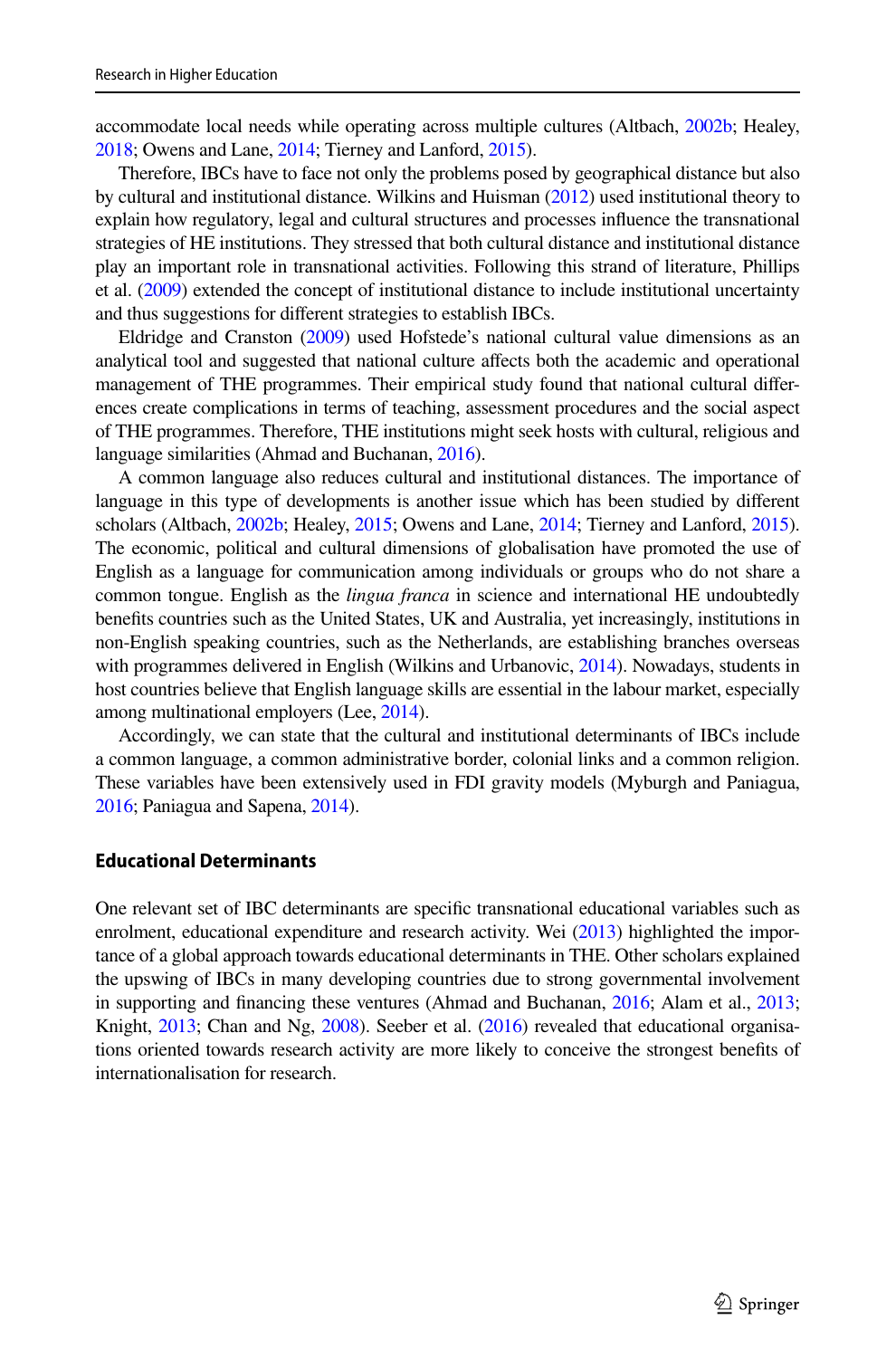# <span id="page-5-0"></span>**Method: The Gravity Equation**

### **The Gravity Equation for IBCs**

Gravity fts international economic fow data well and facilitates the inclusion of realworld features such as multiple countries and trade costs. Therefore, the gravity equation is widely used in empirical research and successfully explains a variety of dyadic economic interactions, such as trade, FDI, migration, tourism, and foreign employment.<sup>[1](#page-5-1)</sup> Several researchers in HE have used the gravity equation to model international student fows. For example, González et al.  $(2011)$  $(2011)$  applied the gravity equation to estimate the determinants of student mobility in the Erasmus programme, Bessey ([2012\)](#page-18-16) studied international student migration in Germany.

The frst attempt to study IBC determinants using the gravity equation appeared in Lien and Keithley ([2020\)](#page-19-20). This is our closest reference in literature, though we depart from it and improve the authors' analysis in four major ways. Firstly, we framed our conceptual analysis within foreign direct investment (FDI) rather than in trade in services. Establishing an IBC is often a greenfeld investment in a foreign country involving tacit knowledge transfer, rather than the export of coded knowledge. Therefore, IBCs represent the persistent, long-lasting footprint of a foreign university in a foreign country.

Secondly, we investigated the determinants of both intensive and extensive margins, as is customary in gravity literature, based on the work by Chaney [\(2008](#page-18-17)).<sup>[2](#page-5-2)</sup> Organisations can grow internationally by opening new IBCs or by ofering more programmes abroad. This distinction is particularly interesting since the interpretation of the determinants of both margins reveals diferent insights. The extensive margin captures the factors behind the creation of new IBC partners (i.e., how many); whereas the intensive margin reveals the factors behind the volume of IBCs (i.e., how large).

Thirdly, we addressed several empirical caveats by addressing sample selection bias, omitted variable bias, and unobservable heterogeneity, which we will discuss in the empirical section in detail. Lastly, we extended the sample period to 69 years of data.

### **Estimating Gravity**

Estimating gravity equations presents several known caveats (Baldwin and Taglioni, [2006;](#page-18-18) Yotov et al., [2016\)](#page-20-7). These include zeros in the dependent variable, hetokedasticity in the error term, multilateral resistance terms, unobserved heterogeneity, omitted variable bias, and sample selection bias. We followed an empirical methodology aimed at correcting these well-known issues.<sup>3</sup>

Dynamic dyadic data (e.g, time-varying country-pair trade, FDI and migration data) are typically characterised by numerous zeros, which indicate that a pair of countries did not invest or trade in a particular year. IBC data are no diferent and contain many zeros, as seen in the descriptive statistics presented in Table [1.](#page-6-0) Therefore, in line with other

<span id="page-5-1"></span><sup>&</sup>lt;sup>1</sup> For a survey on gravity models and applications see Anderson  $(2011)$  $(2011)$ .

<span id="page-5-2"></span><sup>&</sup>lt;sup>2</sup> See, for example, Paniagua and Sapena ( $2014$ ), Myburgh and Paniagua ( $2016$ ).

<span id="page-5-3"></span> $3\,$  In the study of IBC determinants, Lien and Keithley [\(2020](#page-19-20)) were only able to address two issues: zeros in the dependent variable and heterokedasticity in the error term by using PPML. Additionally, their choice of the dependent variable in stocks, rather than in fows, is hard to justify in a gravity setup since stocks depend on all past fows.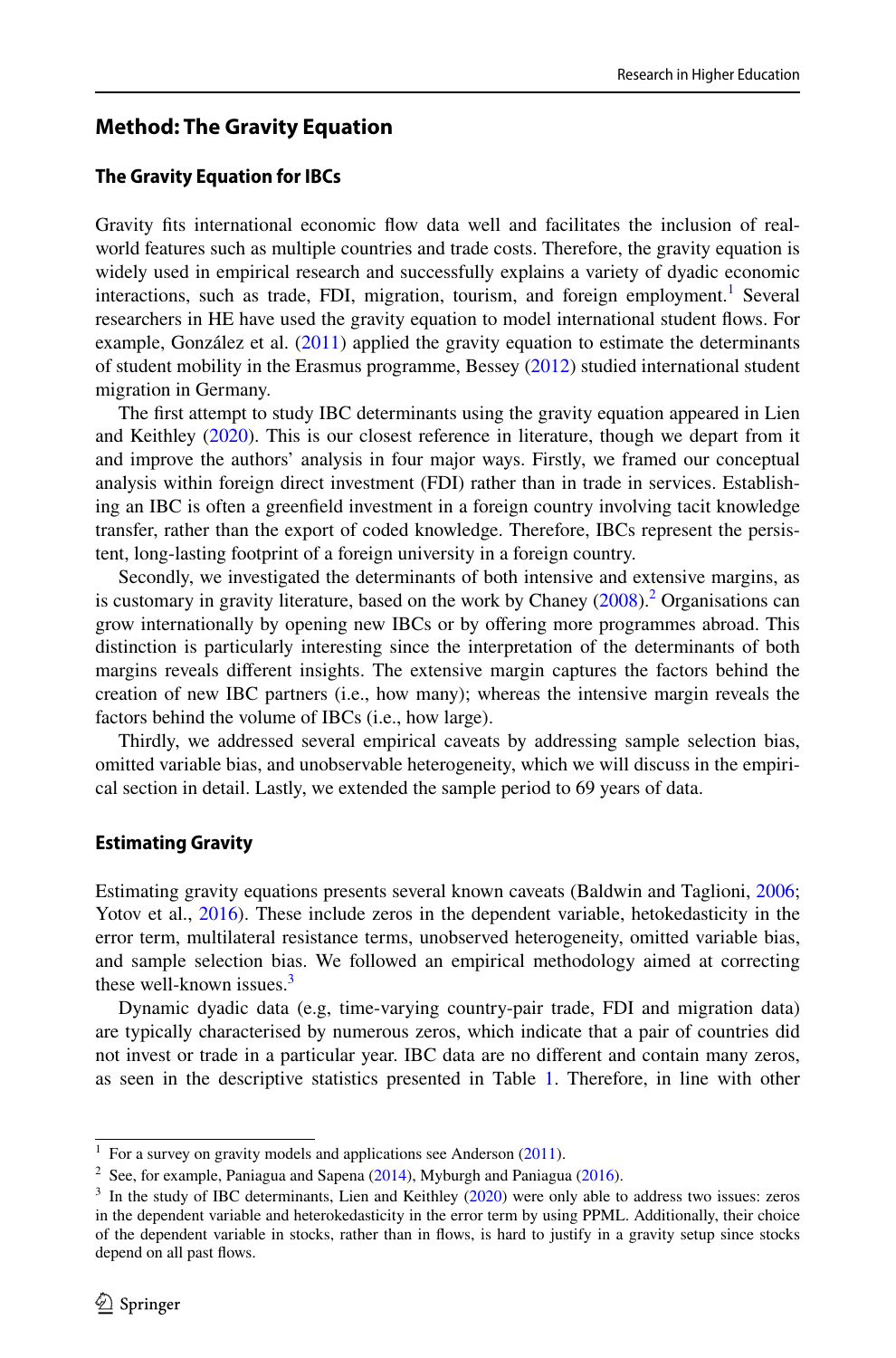| Table 1 Variable description, sources and descriptive statistics |        |       |                  |         |                                                                                         |              |           |
|------------------------------------------------------------------|--------|-------|------------------|---------|-----------------------------------------------------------------------------------------|--------------|-----------|
| Variable                                                         | Mean   | s.d.  | max              | min     | Description                                                                             | Source       | Years     |
| ШC                                                               | 0.001  | 0.052 | 13               |         | Number of international branch campus                                                   | C-BERT       | 1979-2016 |
| Masters                                                          | 0.008  | 0.506 | $\overline{151}$ |         | Number of masters programs offered in IBC                                               |              |           |
| Economic determinants                                            |        |       |                  |         |                                                                                         |              |           |
| GDP                                                              | 22.653 | 2.501 | 30.555           | 15.993  | Gross domestic product (log)                                                            | World Bank   | 1948-2016 |
| Distance                                                         | 8.814  | 0.813 | 9.897            | 0.004   | Distance in kilometres between country capitals                                         | <b>CEPII</b> |           |
|                                                                  | 0.032  | 0.177 | $\circ$          |         | Takes the value 1 when countries have a Bilateral Investment Treaty in force            |              |           |
| RTA                                                              | 0.030  | 0.172 | $\circ$          |         | Takes the value 1 when countries have a Regional Trade Agreement in force               |              |           |
| Cultural and institutional determinar                            |        |       | its              |         |                                                                                         |              |           |
| <b>Border</b>                                                    | 0.012  | 0.110 |                  |         | Takes the value 1 when countries share a common border, and 0 otherwise                 | CEPII        | 1948-2016 |
| Language                                                         | 0.174  | 0.379 |                  |         | Takes the value 1 if both countries share the same official language                    |              |           |
| Colony                                                           | 0.010  | 0.099 |                  |         | Takes the value 1 if the two countries have ever had a colonial link, and 0 otherwise   |              |           |
| Religion                                                         | 0.174  | 0.249 |                  |         | Takes the value 1 if the two countries have the same majority religion, and 0 otherwise |              |           |
| Educational determinants                                         |        |       |                  |         |                                                                                         |              |           |
| Enrolment                                                        | 18.071 | 14.35 | 46.263           | 5.343   | School enrolment, tertiary (% gross)                                                    | World Bank   | 1970-2016 |
| Expenditure                                                      | 8.347  | 2.137 | 13.703           | 2.691   | Government expenditure on education (log)                                               |              | 1999-2016 |
| Articles                                                         | 5.51   |       | 12.99            | $-2.30$ | Scientific and technical journal articles (log)                                         |              | 2003-2016 |
|                                                                  |        |       |                  |         | Notes: The first IBC dates from year 1979. The variable IBC is zero from 1948 to 1979   |              |           |

<span id="page-6-0"></span>

Research in Higher Education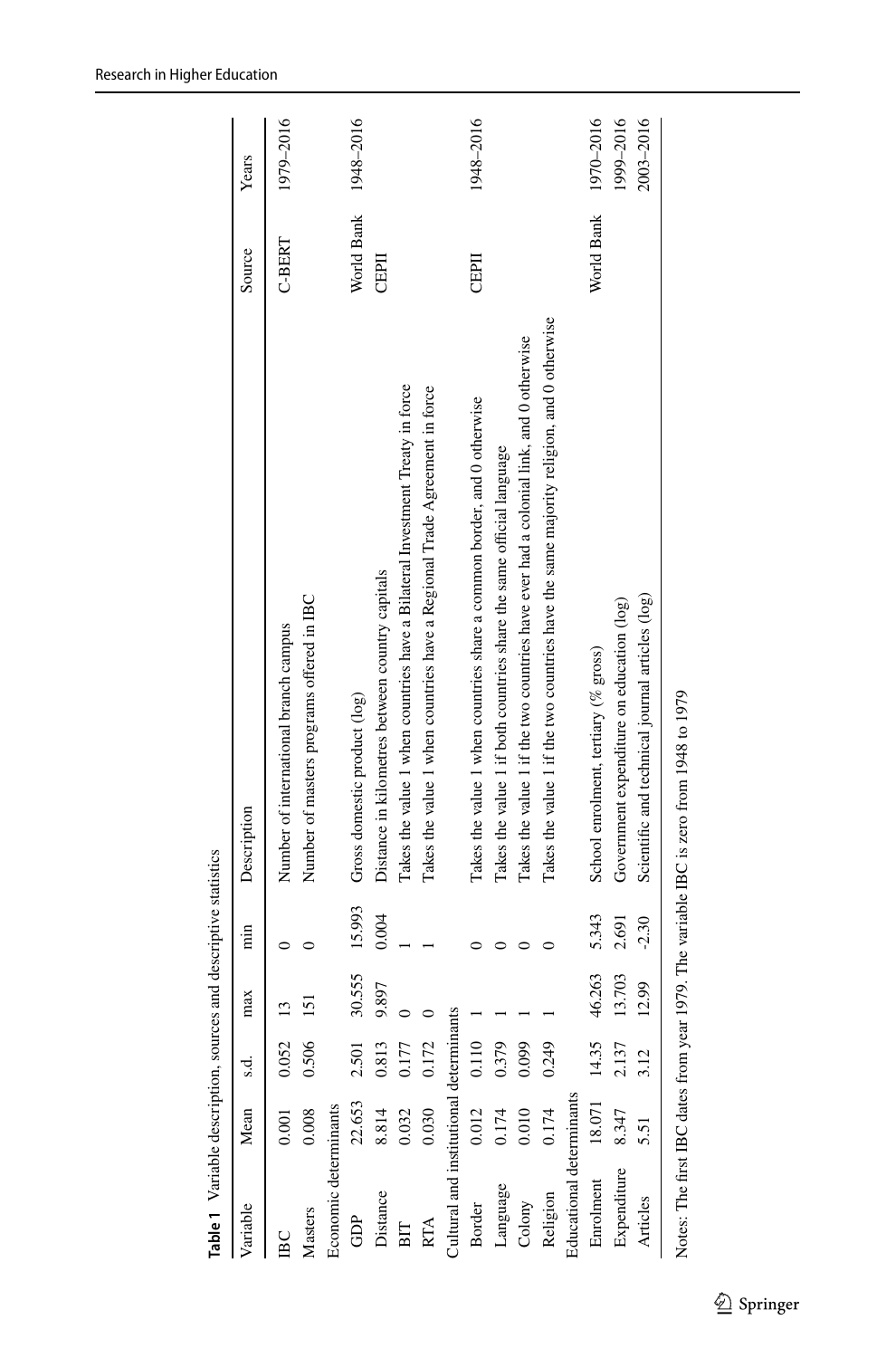empirical studies, we used a similar non-linear specifcation of the gravity equation (Cuadros et al., [2016](#page-18-8); Myburgh and Paniagua, [2016](#page-19-12); Paniagua and Sapena, [2014\)](#page-19-17). In particular, we estimated a non-linear variant of the gravity equation with the Poisson Pseudo-maximum Likelihood (PPML) estimator, which is similar to the one proposed by Silva and Tenreyro [\(2006](#page-19-21)). PPML corrects heterokedasticity in the error term and ofers consistent estimates of data with zeros since this estimator does not require log linearisation of the variables. In particular, the equation to estimate for each margin is $4$ :

$$
\{IBC_{ijt}, master_{ijt}\} = \exp\left(\begin{array}{c}Economic_{ijt} \\ Cultural_{ijt} \\ Educational_{ijt} \\ +\lambda_i + \lambda_j + \lambda_t\end{array}\right) + e_{ijt},\tag{1}
$$

where the dependent variable is either the number of IBCs  $($ *IBC* $)$ <sub>*iit*</sub> $)$  or the master's programmes *master<sub>ijt</sub>* in the home country *i* in host country *j* in year *t* (i.e., IBC flows) and  $e_{ijt}$ represents a stochastic error term. The dependent variables were divided into three diferent sets of economic, cultural and educational determinants, following our previous discussion. The variable defnition, sources, summary statistics and year coverage are reported in Table [1](#page-6-0).<sup>[5](#page-7-1)</sup> Non-dyadic variables were introduced independently for host and source countries to distinguish between pull and push factors.

We used a set of country fxed dummies as control variables to monitor for any unobserved characteristics at country level  $(\lambda_i + \lambda_j)$ . These variables are standard in gravity models and absorb the efect of any country characteristics. In the specialized literature, they are known as multilateral resistance terms and their omission biases gravity estimates (Anderson and Van Wincoop, [2003](#page-18-19)). Conceptually, these terms capture remoteness, or the fact that IBCs could be located in third countries with similar characteristics. These terms absorb all non-dynamic unobserved country characteristics and control the incidence of each country in the world's IBC transaction costs. In addition, we added a dummy for every year in the sample  $\lambda_t$  to account for a common trend in world GDP which is not specifc to country pairs. These time dummies absorbed the efect of structural changes during the sample period (e.g., globalisation, common technological advances, fnancial crises).

In total, we introduced 518 dummy control variables: 225 host country dummies, 225 home country dummies and 68 year dummies (whose coefficients have not been included for brevity). These variables appear in canonical gravity models of trade and FDI to avoid estimation bias.

To prevent the bias that stems from constant unobserved heterogeneity and omitted variables at country-pair level, we also estimated a country-pair fxed efects panel. These fixed effects were dummies that controlled for unobservable heterogeneity between country pairs. These variables absorbed the efect of all the variables that were constant between country pairs (distance, common language, border, colony and religion). This specifcation ofers greater precision in the estimates of the rest of variables with a time dimension (BIT, RTA and educational variables) within country pairs. Additionally, Baier and Bergstrand ([2007\)](#page-18-20) showed that country-pair fxed efects reduced endogeneity bias.

<span id="page-7-0"></span><sup>4</sup> Note that in the form by "*Cultural*" authors refer "Cultural and institutional"

<span id="page-7-1"></span><sup>5</sup> The reported summary statistics includes zeros. The mean and s.d. for IBC without zeros in 1.52 and 1.29 respectively. The mean and s.d. for masters without zeros were 4.08 and 6.55 respectively.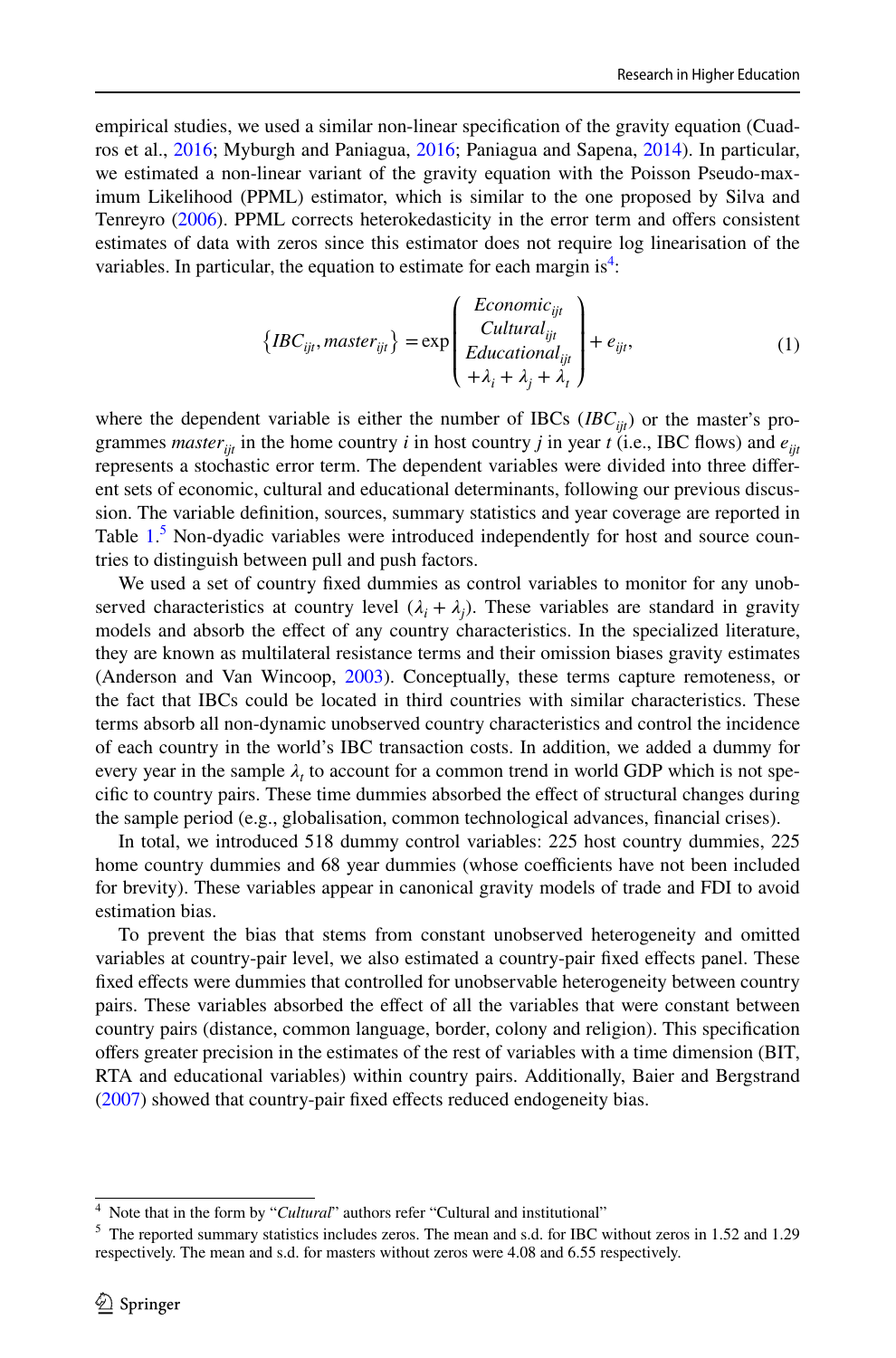### **Data Sources**

Gravity data came from the *Centre d'Etudes Prospectives et d'Informations Internationales* (CEPII). The CEPII provides a gravity dataset for all world country pairs for the period from 1948 to 2016. This dataset was originally generated by Head et al. ([2010\)](#page-18-21). The education determinants came from the World Bank and their time span and country scope were not as broad as the rest of the variables. The "Articles" variable referred to the number of scientifc and technical journal articles published from the set of journals covered by the Science Citation Index (SCI) and Social Sciences Citation Index (SSCI). Articles were classifed by year of publication and assigned to region/country/economy on the basis of institutional address(es) listed in the article. $\frac{6}{5}$  $\frac{6}{5}$  $\frac{6}{5}$ 

IBC data was collected from the Cross-Border Education Research Team (C-BERT) dataset. The C-BERT database has a total of 247 IBCs in operation and reported a total of 33 source countries and 76 host countries during the period 1979–2016.

The C-BERT database records two type of data that we used in our analysis: the number of IBCs, which we identifed as the extensive margin, and the number of programmes, which we identifed as the intensive margin. Our empirical strategy mentioned earlier focuses on both types of measures. However, the data on the extensive margin might more reliable due to the strategic behaviour of universities, in exaggerating successes and hide failures. For example, they claim they are starting a programme even though there are very few students.

The publicly available C-BERT dataset does not record IBC closures. This makes empirical analysis easier since there are no negative values in the dependant variable. Therefore, the results are bound to the static establishment of new facilities. This limitation is not uncommon in FDI studies, especially in those dealing with greenfeld or new FDI (Paniagua et al., [2015](#page-19-22)).

The lack of IBC closure data in this analysis is also relevant for the measurement of left-hand-side variables (IBC number and MA programs). Without the information on IBC closures, measuring IBCs in stocks would bias the estimates towards larger countries that welcomed numerous IBCs, which were carried into the future, even if these IBCs closed afterwards. Additionally, the economics models that derive the gravity equation used fows as a dependent variable due to the market clearing condition that states that all goods are sold and consumed at the end of each period the economics models that derive the gravity equation use fows as a dependent variable due to the market clearing conditions that imposes that all goods are sold and consumed at the end of each period (Anderson, [2011\)](#page-17-5). Stocks 'carry' information from previous years that clashes with the market clearing condition.

Our empirical strategy, which was compatible with zeros in the dependent variable, enabled us to extend the analysis to many other countries by adding zeros to instances where there were no IBCs. Thus, we were able to expand the scope of the dataset and minimise the bias stemming from ignoring zeros in gravity models (Paniagua, [2016](#page-19-23)).

Thus, we could also control for sample selection bias that stemmed from estimating only a treated sample, i.e., only the observations with an IBC. By extending the IBC variable back to 1948, we were able to estimate the efects of the determinants in the sample that included both treatment and control observations.

<span id="page-8-0"></span> $6$  For more information visit the World Bank's Metadata Glossary: [https://databank.bancomundial.org/](https://databank.bancomundial.org/metadataglossary/environment-social-and-governance-%28esg%29-data/series/IP.JRN.ARTC.SC) [metadataglossary/environment-social-and-governance-\(esg\)-data/series/IP.JRN.ARTC.SC](https://databank.bancomundial.org/metadataglossary/environment-social-and-governance-%28esg%29-data/series/IP.JRN.ARTC.SC)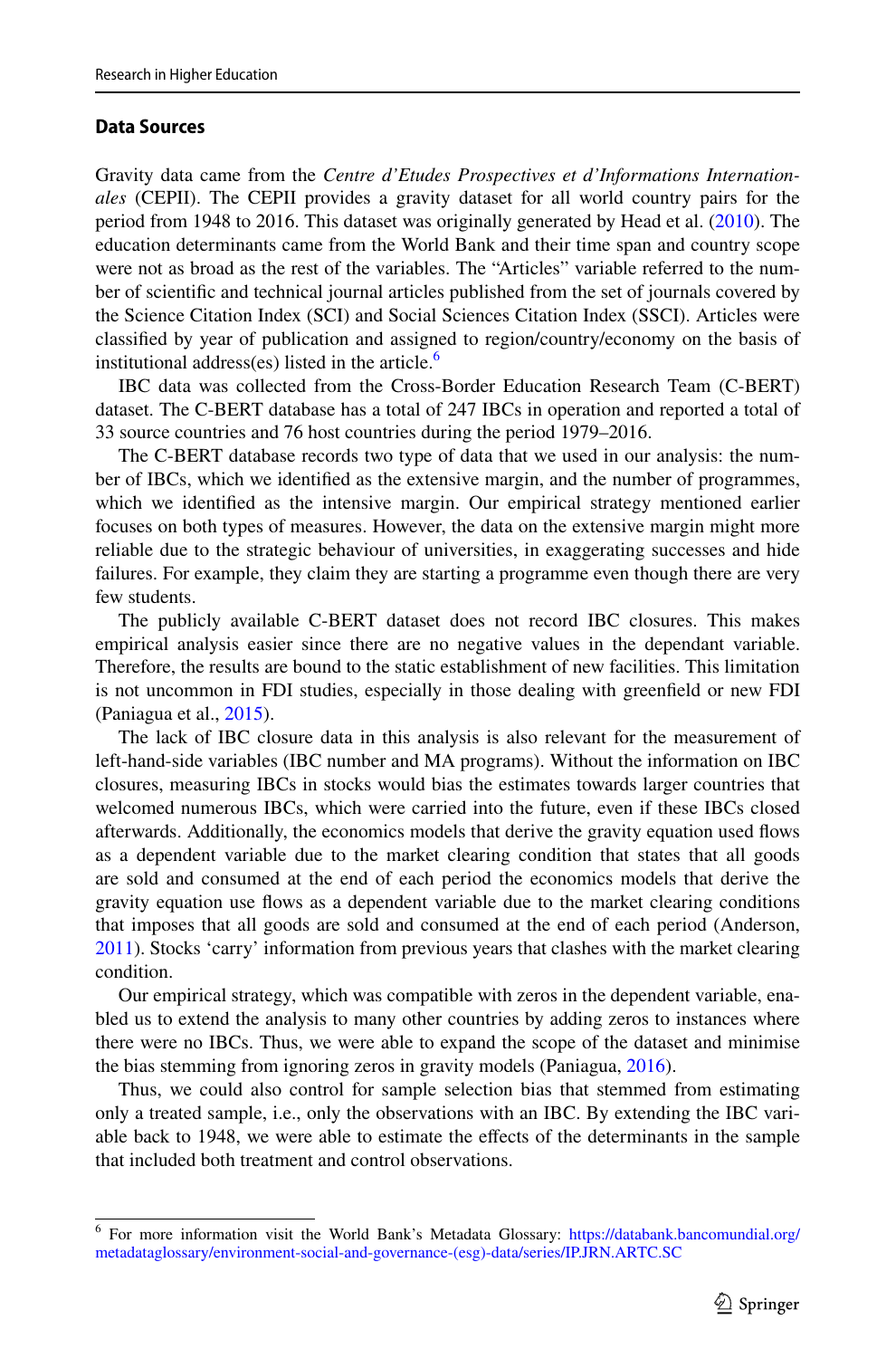To prevent zero-infation issues, we used Stata's command ppmlhdfe by Correia et al.  $(2020)$  $(2020)$ . This command uses a fast and efficient PPML estimation method that deals with the inclusion of many high-dimensional fxed efects and zeros. The correlation matrix is shown in Table [2.](#page-10-0) We did not observe a high pair-wise correlation among the variables that could have induced multicollinearity bias in the analysis.

# <span id="page-9-0"></span>**Results and Discussion**

### **Branch Campuses (Extensive Margin)**

The results reported in Table [3](#page-11-0) show the PPML estimation of the determinants of the extensive margin. It is worth starting with the interpretation of our baseline estimates in column 1. As expected, the gravity equation fitted the data well with a pseudo- $R^2$  of 0.7. Overall, the variables had the expected signs, and most were signifcant to a level of 0.01 (except language  $p < 0.1$  and religion  $p < 0.05$ ).

### **Economic Determinants**

In the economic determinants, host GDP was a strong pull factor as expected. A 1% increase in the host's GDP grew the number of IBCs by 0.7% on average. However, the GDP of the home country was not significant at any standard level. This means that the economic pull of demand was a host phenomenon. The economic activity of the home country had no signifcant efect on determining the extensive margin of IBCs, meaning that the creation of cross-border educational links was solely determined by host demand. The HE literature generally supports the idea that local demand for IBCs exists in order to foster and drive economic development, growth and wealth in the host countries (Altbach, [2002a;](#page-17-6) Kosmützky, [2018;](#page-19-24) Miller-Idriss and Hanauer, [2011](#page-19-25); Wilkins and Huisman [2012](#page-20-1)).

Distance, which captures transaction costs, such as information and trade costs, had a negative and signifcant efect. All other things considered, countries which were farther away had fewer IBCs. This result is in line with the vast majority of gravity estimates of dyadic data (Disdier and Head, [2008\)](#page-18-23). An expatriate faculty member at an IBC is one of the factors of IBC success. Moving faculty members abroad is expensive and increases IBC tuition fees, but reinforces the idea of students receiving the same education as at the home university and helps to build a global university brand, underscoring international, premium quality education (Healey, [2018](#page-18-12); Wilkins and Neri, [2019\)](#page-20-8).

Economic integration via bilateral agreements also proved to be a relevant determinant of branch campuses. The RTA coefficient was 0.696, which means that pairs of countries that had signed RTAs had, on average,  $93\%$  more IBCs than those which had not.<sup>[7](#page-9-1)</sup> Investment treaties had a more moderate coefficient  $(0.253)$ , meaning that the impact brought an average increase of 23%. However, the efect of BITs and RTAs on IBCs was higher than their effect on Greenfield FDI flows. Myburgh and Paniagua ([2016\)](#page-19-12) reported a coefficient of 0.050 for BITs and 0.183 for RTAs on the extensive margin of FDI fows in a large sample of countries.

RTA and BITs aim to encourage trade and FDI fows from high-income countries to lower-income hosts by assuring legal standards for investors. There is a wide range of

<span id="page-9-1"></span><sup>&</sup>lt;sup>7</sup> Calculated by  $(\exp(\beta) - 1) * 100$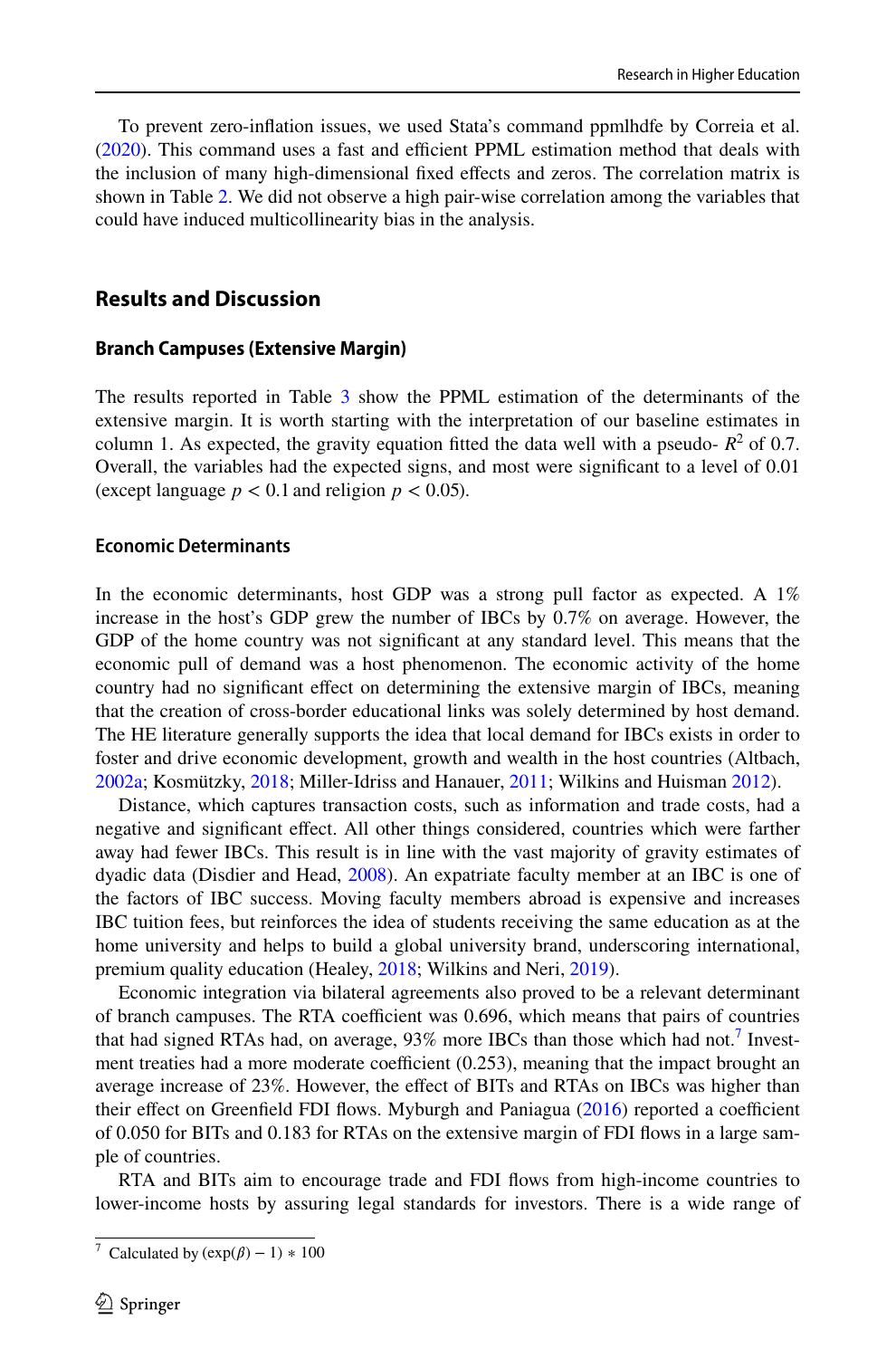|                                           | Table 2 Correlation matrix |               |              |                       |                                  |                      |               |                          |             |                                                 |            |                       |
|-------------------------------------------|----------------------------|---------------|--------------|-----------------------|----------------------------------|----------------------|---------------|--------------------------|-------------|-------------------------------------------------|------------|-----------------------|
|                                           | $\Xi$                      | Masters       | à            | Distance              | BIT                              | RTA                  | Border        | Language Colony Religion |             |                                                 |            | Enrolment Expenditure |
| BC                                        |                            |               |              |                       |                                  |                      |               |                          |             |                                                 |            |                       |
| Masters                                   | $0.708***$                 |               |              |                       |                                  |                      |               |                          |             |                                                 |            |                       |
| GDP                                       | $0.0597***$                | $0.0398***$   |              |                       |                                  |                      |               |                          |             |                                                 |            |                       |
| Distance                                  | $-0.00732***$              | $-0.00699***$ | $-0.0503***$ |                       |                                  |                      |               |                          |             |                                                 |            |                       |
| BTB                                       | $0.0321***$                | $0.0233***$   | $0.238***$   | $-0.122***$           |                                  |                      |               |                          |             |                                                 |            |                       |
| RTA                                       | $0.0317***$                | $0.0213***$   | $0.156***$   | $-0.215***$           | $0.210***$                       |                      |               |                          |             |                                                 |            |                       |
| <b>B</b> order                            | $0.0233***$                | $0.0107***$   | $0.0354***$  | $-0.286***$           | $0.0511***$                      | $0.126***$           |               |                          |             |                                                 |            |                       |
| Language                                  | $0.00598^{\ast\ast\ast}$   | $-0.000227$   | $-0.103***$  | $-0.0582***$          | $-0.0125***$ 0.0367*** 0.0795*** |                      |               |                          |             |                                                 |            |                       |
| Colony                                    | $0.0423***$                | $0.0301***$   | $0.0894***$  | $-0.0503***0.0883***$ |                                  | $0.0472***0.0902***$ |               | $0.118***$               |             |                                                 |            |                       |
| Religion                                  | $-0.00445***$              | $-0.00304***$ | $-0.0127***$ | $-0.191***$           | $0.0115***$                      | $0.0741***$          | $0.0942***$   | $0.198***$               | $0.0446***$ |                                                 |            |                       |
| Enrolment                                 | $0.0269***$                | $0.0247***$   | $0.140***$   | $-0.0291***$ 0.227*** |                                  | $0.226***$           | $-0.00340***$ | $-0.102***0.0603***$     |             | $-0.0136***$ 1                                  |            |                       |
| Expenditure 0.0340***                     |                            | $0.0297***$   | $0.0231***$  | $-0.0236***$ 0.235*** |                                  | $0.136***$           | $0.0324***$   | $-0.102***0.107***$      |             | $0.0263***$                                     | $0.573***$ |                       |
| Articles                                  | $0.0405***$                | $0.0293***$   | $0.0134***$  | $-0.0743***$ 0.275*** |                                  | $0.169***$           | $0.0406***$   |                          |             | $-0.109***$ $0.0902***$ $-0.0399***$ $0.655***$ |            | $0.928***$            |
| $\frac{d\omega}{dt} = \frac{d\omega}{dt}$ |                            | i<br>C        |              |                       |                                  |                      |               |                          |             |                                                 |            |                       |

<span id="page-10-0"></span> $*_P<0.05, **_P<0.01,***_P<0.001$ \**p <* 0.05, ∗∗*p <* 0.01, ∗∗∗*p <* 0.001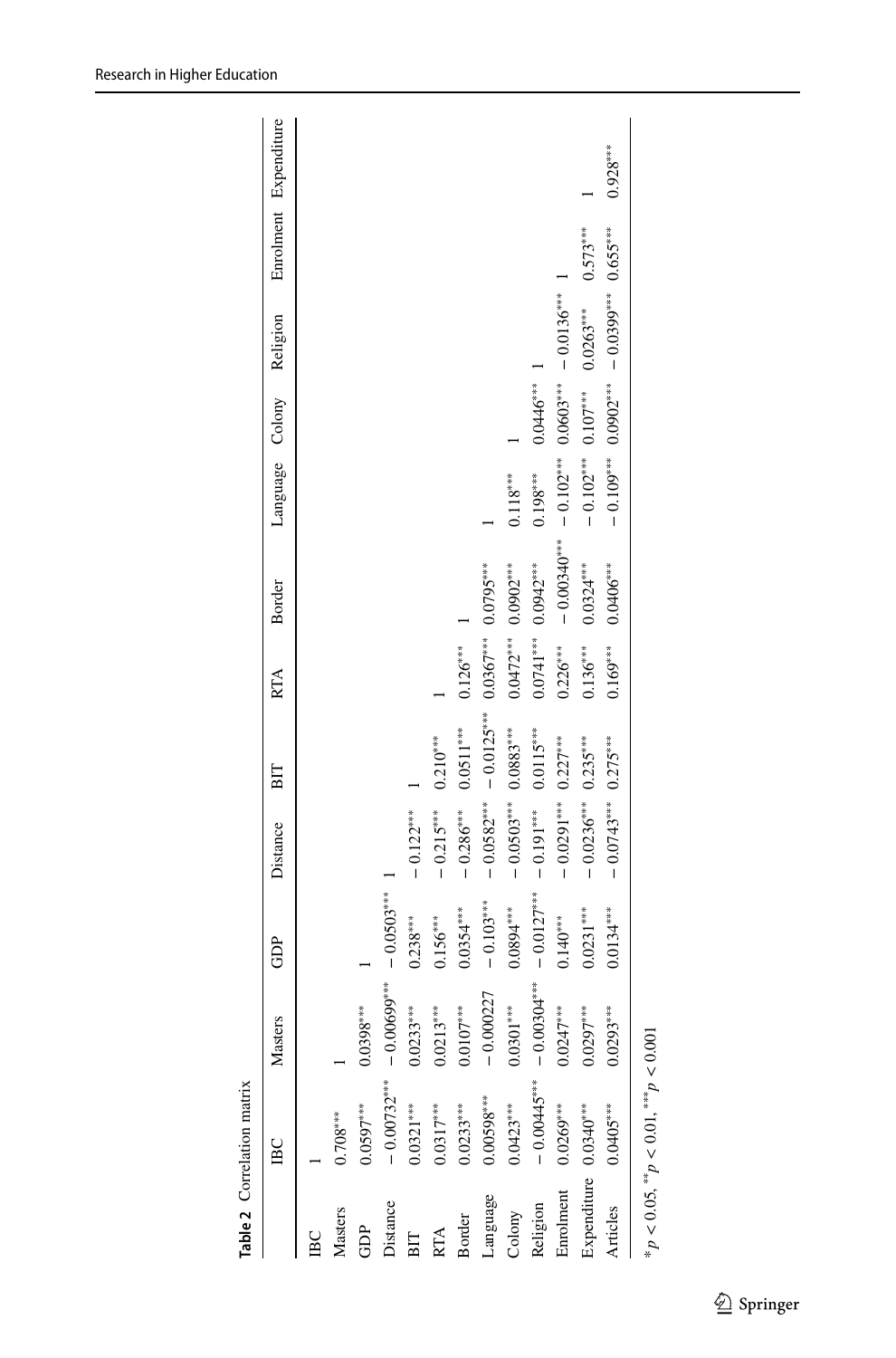|                                      | (1)         | (2)        | (3)       | (4)         | (5)         |
|--------------------------------------|-------------|------------|-----------|-------------|-------------|
| log GDP home                         | 0.043       | $-0.012$   | $-0.050$  | $-0.014$    | $-0.329**$  |
|                                      | (0.08)      | (0.06)     | (0.13)    | (0.16)      | (0.17)      |
| log GDP host                         | $0.691***$  | $0.689***$ | $0.266**$ | 0.193       | $-0.083$    |
|                                      | (0.06)      | (0.04)     | (0.10)    | (0.12)      | (0.12)      |
| <b>BIT</b> dummy                     | $0.253***$  | $0.554***$ | $-0.060$  | $-0.280$    | $0.494**$   |
|                                      | (0.05)      | (0.10)     | (0.21)    | (0.25)      | (0.21)      |
| RTA dummy                            | $0.696***$  | $0.369***$ | $0.308**$ | $-0.150$    | $0.249**$   |
|                                      | (0.06)      | (0.10)     | (0.14)    | (0.11)      | (0.11)      |
| log Education Expenditure home       |             |            | $0.521*$  | $0.987***$  | $1.081**$   |
|                                      |             |            | (0.29)    | (0.37)      | (0.44)      |
| log Education Expenditure host       |             |            | $-0.103$  | 0.092       | $0.255*$    |
|                                      |             |            | (0.12)    | (0.13)      | (0.14)      |
| Tertiatry School enrollment (%) home |             |            |           | $-0.022***$ | $-0.028***$ |
|                                      |             |            |           | (0.01)      | (0.01)      |
| Tertiatry School enrollment (%) host |             |            |           | 0.004       | $0.010**$   |
|                                      |             |            |           | (0.00)      | (0.00)      |
| log Articles home                    |             |            |           |             | $0.768***$  |
|                                      |             |            |           |             | (0.22)      |
| log Articles host                    |             |            |           |             | $0.138**$   |
|                                      |             |            |           |             | (5.13)      |
| log Distance                         | $-0.547***$ |            |           |             |             |
|                                      | (0.03)      |            |           |             |             |
| Contiguity                           | $0.493***$  |            |           |             |             |
|                                      | (0.08)      |            |           |             |             |
| Common language                      | $0.149*$    |            |           |             |             |
|                                      | (0.09)      |            |           |             |             |
| Common majority religion             | $0.386**$   |            |           |             |             |
|                                      | (0.17)      |            |           |             |             |
| Colonial relationship                | $1.602***$  |            |           |             |             |
|                                      | (0.08)      |            |           |             |             |
| Observations                         | 1,251,210   | 1,267,368  | 188,907   | 119,663     | 84,533      |
| Pseudo- $R^2$                        | 0.703       | 0.920      | 0.930     | 0.345       | 0.346       |
| Country FE                           | Yes         | No         | No        | No          | No          |
| Country-pair FE                      | No          | Yes        | Yes       | Yes         | Yes         |
| Year FE                              | Yes         | Yes        | Yes       | Yes         | Yes         |

<span id="page-11-0"></span>**Table 3** Results:Extensive margin (number of IBCs)

Robust standard errors in parentheses, clustered by country pair

∗ p *<* 0.1, ∗∗*p <* 0.05, ∗∗∗*p <* 0.01

estimated effects on FDI in the literature; Bellak [\(2015](#page-18-24)) reported a wide range of BIT estimates on FDI, including positive, non-signifcant and negative (11% in total) estimated coefficients. Falvey and Foster-McGregor  $(2017)$  $(2017)$  summarised how the literature responded to this ambiguity, concluding that BITs appear to have no impact upon FDI fows for country-pairs that are too dissimilar in terms of the strength of their political institutions.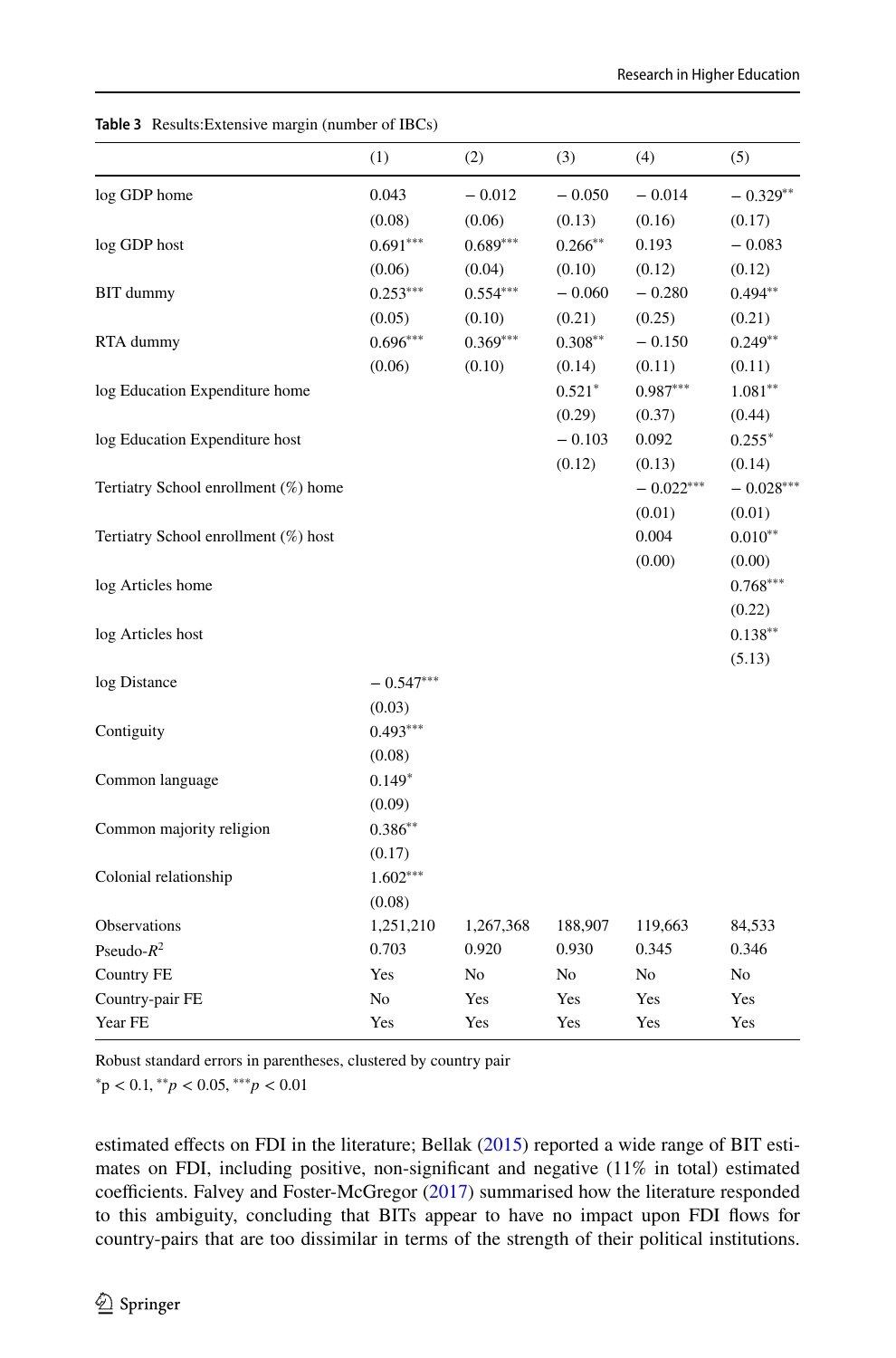Therefore, the larger resemblance of home and host countries in IBC investment might explain their higher impact on IBC than aggregate FDI flows.

However, when we introduced country-pair fixed effects in column 2, the effect of BITs increased to 74% and the efect of RTAs dropped to 44%. IBCs are a lasting investment relationship and therefore the estimates should have resembled the expected efect of these variables on FDI rather than on trade. This result highlights the importance of introducing country-pair fxed efects in the gravity equation to estimate the efect of time-varying variables (Baier and Bergstrand, [2007\)](#page-18-20). That is why when we turn to the education determinants in columns 3–5 we directly reported the results with country-pair fxed efects.

Overall, the economic determinants were aligned with previous fndings in the literature discussed earlier. However, we did fnd some diferences compared to the work of Lien and Keithley [\(2020](#page-19-20)). For example, they reported a non-signifcant efect of common language. In addition, we found that host GDP had no efect on IBCs whilst these two authors reported a positive result on host GDP (though it was lower than home GDP). In trade models, both GDPs should have a similar and positive efect. However, Kleinert and Toubal [\(2010](#page-19-6)) used a factor-proportions theory to show that this is not always the case for FDI, where the expected sign of the source GDP can be negative. These results highlight the relevance of interpreting IBCs as FDI as opposed to trade in services and of adequately controlling for all aforementioned biases.

We performed further tests (not reported here for succinctness) and found that the year dummies were responsible in most part for absorbing the home GDP efect. This suggests that the common trend in the growth of the world's GDP (e.g., globalisation controlled by time dummies) explained the efect of home economic growth on IBCs. This does not imply that the economic growth of the country was not positive for IBCs, but rather that it was not something specifc to the home country but rather a general trend across all country pairs.

### **Cultural and Institutional Determinants**

Our analysis confrmed the hypothesis that the cultural and institutional context was relevant. Countries that shared a common language had 16% more IBCs on average, in line with the meta-analysis of the efects of a common language in trade (Egger and Lassmann, [2012\)](#page-18-26) and in HE literature (Altbach and Knight, [2007;](#page-17-7) Wilkins and Urbanovic, [2014\)](#page-20-5).

Having the same majority religion had a similar efect on the number of IBCs: countries had 47% more IBCs from countries with the same majority religion. However, the largest efect was colonial links, as Head et al. [\(2010](#page-18-21)) had previously highlighted for trade. Countries which shared a historical colonial relationship had on average fve times more IBCs than those that did not, in line with earlier results in the literature. Moreover, Li and van Baalen ([2007\)](#page-19-26), Shams and Huisman ([2012\)](#page-19-3) or more recently Healey ([2018\)](#page-18-12), defended that the greater the distance in the cultural, societal, and regulatory distance between countries, the stronger the pressure to maintain academic integration. Cultural distance imposes a challenge in the management equilibrium between home universities seeking to build their global brand and local IBCs.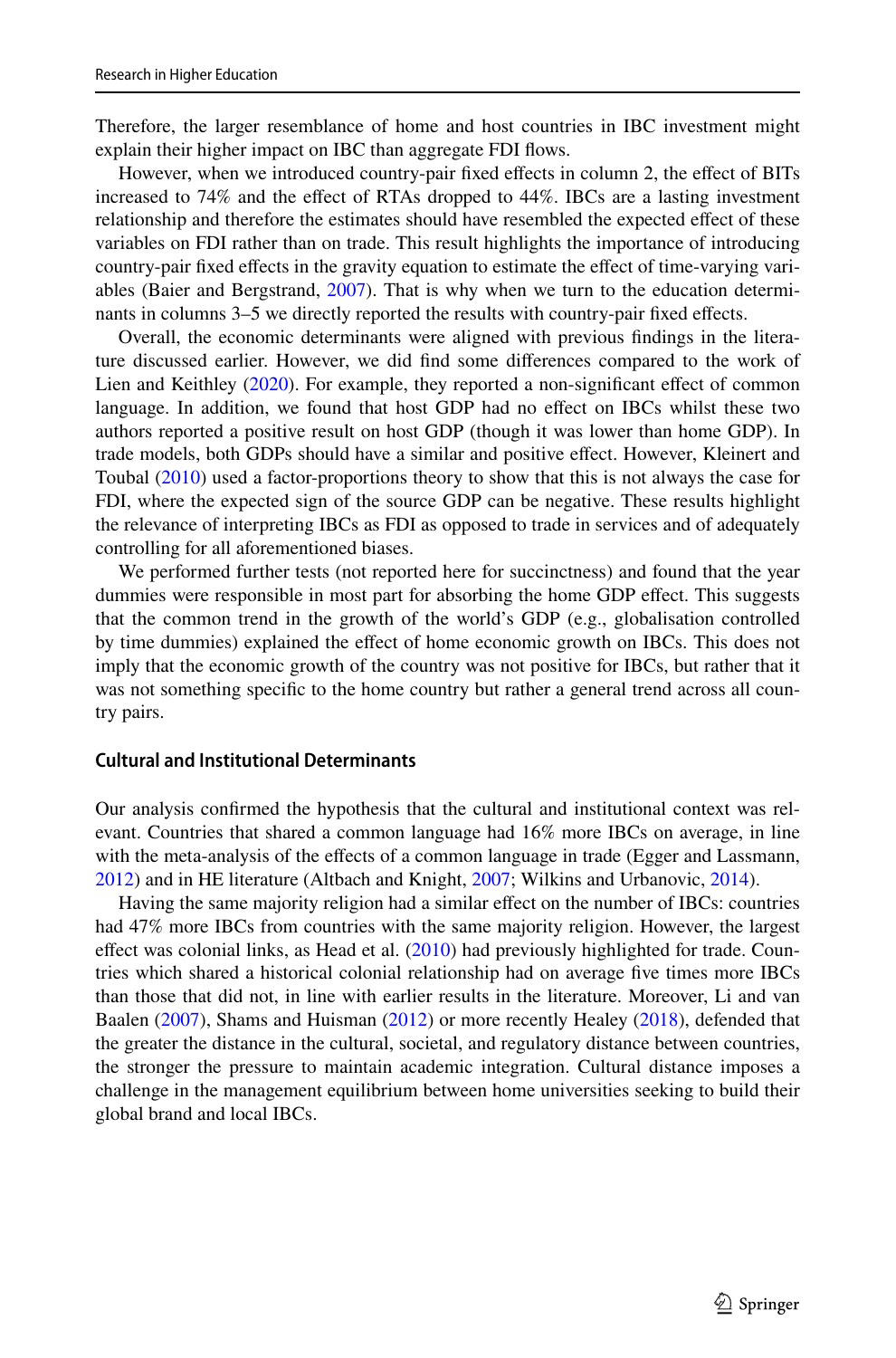The positive estimate of the contiguity variable suggests that countries that shared a common administrative border (e.g., Canada and USA), had on average 63% more IBCs than similar country pairs without a border.

#### **Educational Determinants**

In terms of educational determinants, columns [3](#page-11-0)–5 of Table 3 show a wide range of educational push and pull factors. Most of the variables were signifcant in the home country, revealing that most educational determinants acted as push factors. On the one hand, the most relevant economic determinant (GDP) was exclusively a pull factor (i.e., it was only signifcant in the host country). On the other hand, educational determinants (with the exception of scientifc articles) were push factors (i.e., they were only signifcant in the home country). This result sheds some light on the diference between economic and educational determinants. What is relevant from an economic perspective is high demand (e.g., students willing to pay tuition fees). However, from an educational perspective, the importance lies in the home country's ability to create organisations that have the educational muscle to cross borders.

This conclusion can be better understood by observing the educational determinants in detail. The log of tertiary educational expenditure was positive and signifcant in all cases, with the marginal effects ranging from  $0.521$  ( $p < 0.1$ ) to  $1.081$  ( $p < 0.05$ ). The results in the last two columns suggest that the elasticity of expenditure was close to one, meaning that an increase (or decrease) in the home country's expenditure on tertiary education led to an equivalent change in IBCs (in percentage terms). Conversely, host expenditure was not signifcant in columns 3 and 4, and only appeared as positive and mildly signifcant after controlling for school enrolment and scientifc articles in column 5. This result has clear policy implications when countries wish to promote IBCs and foreign programmes in their territory, in line with the conclusions of Seeber et al. [\(2016](#page-19-19)).

The statistical signifcance of tertiary school enrolment revealed a similar pattern. It was only signifcant (and positive) as a pull factor after controlling for the rest of the educational variables and it was robustly signifcant (and negative) throughout columns 4 and 5 as a push factor. In this case, the elasticity of the home country's tertiary education was negative, which can be interpreted as a response to demand conditions at home. The fewer (more) the students universities fnd at home, the greater (lesser) their international activity. Therefore, after controlling for other factors, the evidence empirical suggests that IBCs acted as fshing nets for international students when demand at home was weak. The positive sign of the host's tertiary education seems to be aligned with this interpretation, since an increase in the number of foreign students fostered IBCs.

Lastly, scientifc production acted simultaneously as a push and pull factor. The countries that increased their scientifc production on average grew their outbound and inbound IBCs, supporting the arguments of scholars who suggest that internationalisation has a positive infuence on universities' reputation, research quality, teaching quality and graduate employability. IBC host countries are expected to increase local demand for HE, improve the quality of HE, and undergo rapid development in the volume of publications they put out. Success in an academic career depends on publishing in international peer-reviewed journals. The challenge for an IBC is to attract academic faculty aligned to the research agendas of the home university and with an interest in focusing their research on issues of local impact and interest (Altbach and Knight, [2007;](#page-17-7) Delgado-Márquez et al., [2013](#page-18-27); Healey, [2018](#page-18-12); Pohl and Lane, [2018](#page-19-27)).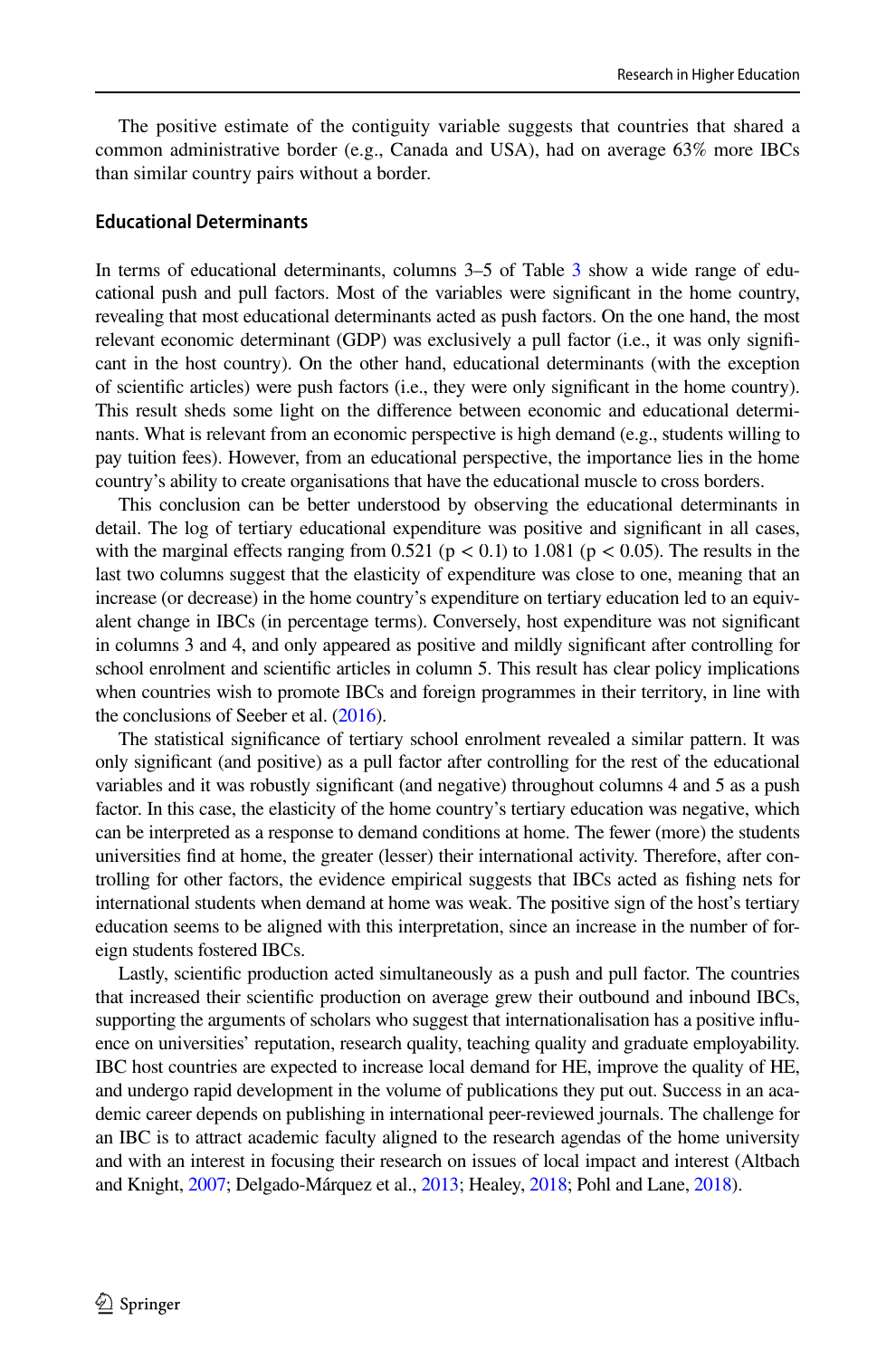#### **Masters Programs (Intensive Margin)**

Once we had studied the determinants of the number of branch campuses, we analysed what determined the volume or size of these IBCs. The same effort may not be required to open a foreign campus with just one programme as working with many programmes. We chose to focus on master's programmes as a good indicator of the volume, capital invested and number of students in IBCs.

### **Economic Determinants**

The estimates of the determinants of the number of educational programmes (intensive margin) are reported in Table [4.](#page-15-0) Again, most of the coefficients showed the expected signs and statistical significance and the pseudo- $R^2$  was high. Distance, contiguity, RTAs, BITs and colonial relationship had the same magnitudes (in statistical terms) as the extensive margin estimates. Therefore, we focused on interpreting the variables which were diferent.

The frst diference in the number of IBCs was that GDP acted as both a push and a pull factor. Let us recall that when we studied the full set of educational determinants of IBCs, home GDP was negative (last column in Table [3](#page-11-0)). This result is in line with Kleinert and Toubal's ([2010\)](#page-19-6) factor-proportions theory, which suggests that FDI increases when economic activity declines in the home country. Intuitively, frms seek economic opportunities abroad as a response to economic decline at home. We interpreted this as a demand-driven model of IBC programmes: increasing host economic activity nearly doubled the the marginal efect of decreasing home GDP.

The higher efect of bilateral treaties (RTAs and BITs) on the number of programmes was in line with the results reported by Myburgh and Paniagua ([2016\)](#page-19-12) on the intens ive margin of FDI flows in a large sample of countries. These authors found mixed coefficient results for BITs (0.092 being the higher estimate) and 0.459 for RTAs. A plausible reason for these results is found in Paniagua et al. ([2015\)](#page-19-22), who showed that the efectiveness of these treaties was related to the size of investment projects. HE seems to be following the same kind of pattern as that documented by FDI literature.

### **Cultural and Institutional determinants**

A common language, which was signifcant and positive in the extensive margin, had a negative and signifcant efect on the number of programmes. The rationale was that sharing a language triggered an IBC, but it decreased the number of master's programmes. These results could be driven by foreign campuses which ofered English programmes in country pairs with a different official language (e.g., French or Spanish) (Ahmad and Buchanan, [2016](#page-17-3); Altbach and Knight, [2007;](#page-17-7) Altbach, [2007](#page-17-8); Wilkins and Urbanovic, [2014](#page-20-5)).

As Altbach ([2007\)](#page-17-8) indicated, English is the imperial tongue that dominates academia and business and, at this level of education, English matters. Accordingly, European universities have introduced teaching in English over the last few years as a means to achieving internationalisation objectives such as improving the employability of their graduates, and facilitating international exchange activities as Tatzl [\(2011](#page-19-28)) and Wilkins and Urbanovic [\(2014](#page-20-5)) demonstrated. Continuing with this idea which our results confrmed, Wilkins [\(2010](#page-20-9)) put improving English at the same level as enhancing employment prospects, as well as experiencing a diferent culture, as the main motivations to study overseas.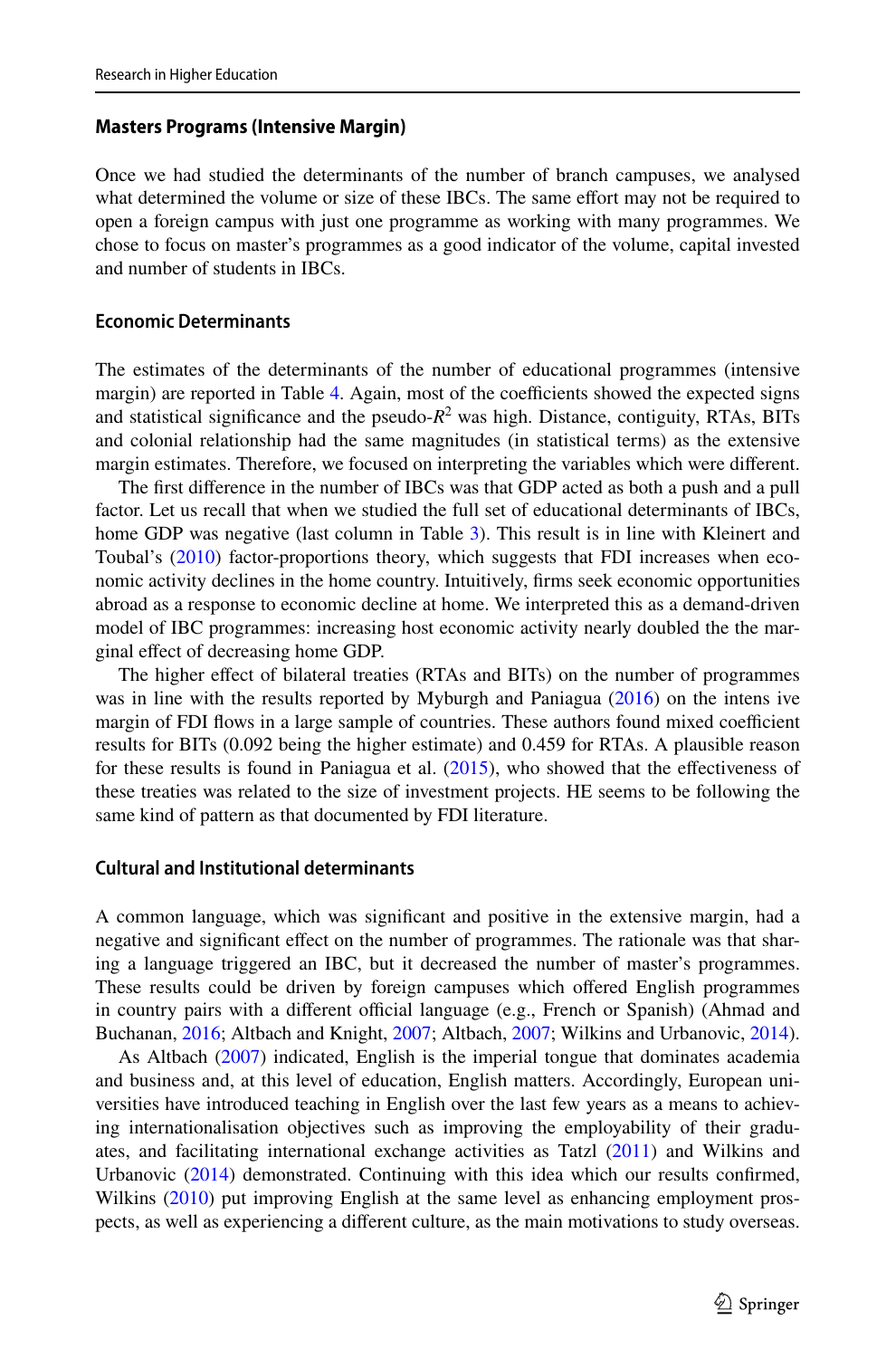|                                      | (1)         | (2)         | (3)         | (4)         | (5)         |
|--------------------------------------|-------------|-------------|-------------|-------------|-------------|
| log GDP home                         | $-0.414***$ | $-0.366***$ | $-0.598***$ | $-0.496**$  | $-0.477*$   |
|                                      | (0.13)      | (0.09)      | (0.20)      | (0.22)      | (0.27)      |
| log GDP host                         | $0.704***$  | $0.792***$  | 0.214       | 0.203       | $0.429*$    |
|                                      | (0.10)      | (0.08)      | (0.18)      | (0.20)      | (0.23)      |
| <b>BIT</b> dummy                     | $0.473***$  | 0.085       | $0.874***$  | $1.416***$  | $0.484**$   |
|                                      | (0.08)      | (0.12)      | (0.24)      | (0.32)      | (0.20)      |
| RTA dummy                            | $0.721***$  | 0.037       | 0.021       | $0.265***$  | $0.501***$  |
|                                      | (0.08)      | (0.09)      | (0.15)      | (0.12)      | (0.16)      |
| log Education Expenditure home       |             |             | $0.856**$   | $0.842*$    | 0.864       |
|                                      |             |             | (0.41)      | (0.50)      | (0.58)      |
| log Education Expenditure host       |             |             | $-0.139$    | $-0.003$    | $-0.313$    |
|                                      |             |             | (0.20)      | (0.23)      | (0.26)      |
| Tertiatry School enrollment (%) home |             |             |             | $-0.039***$ | $-0.041***$ |
|                                      |             |             |             | (0.01)      | (0.01)      |
| Tertiatry School enrollment (%) host |             |             |             | $-0.007$    | $-0.006$    |
|                                      |             |             |             | (0.00)      | (0.00)      |
| log Articles home                    |             |             |             |             | $0.436*$    |
|                                      |             |             |             |             | (0.26)      |
| log Articles host                    |             |             |             |             | $0.614***$  |
|                                      |             |             |             |             | (0.19)      |
| log Distance                         | $-0.554***$ |             |             |             |             |
|                                      | (0.05)      |             |             |             |             |
| Contiguity                           | $0.878***$  |             |             |             |             |
|                                      | (0.12)      |             |             |             |             |
| Common language                      | $-1.246***$ |             |             |             |             |
|                                      | (0.13)      |             |             |             |             |
| Common religion                      | $1.212***$  |             |             |             |             |
|                                      | (0.21)      |             |             |             |             |
| Colonial relationship                | $1.163***$  |             |             |             |             |
|                                      | (0.11)      |             |             |             |             |
| Observations                         | 1,251,210   | 1,267,368   | 188,907     | 119,663     | 84,533      |
| Pseudo- $R^2$                        | 0.827       | 0.903       | 0.924       | 0.346       | 0.332       |
| Country FE                           | Yes         | No          | No          | No          | No          |
| Country-pair FE                      | No          | Yes         | Yes         | Yes         | Yes         |
| Year FE                              | Yes         | Yes         | Yes         | Yes         | Yes         |

<span id="page-15-0"></span>**Table 4** Results: Intensive margin (Masters programs of IBCs)

Robust standard errors in parentheses, clustered by country pair

∗ p *<* 0.1, ∗∗p *<* 0.05, ∗∗∗p *<* 0.01

# **Educational Determinants**

Columns 3–5 in Table [4](#page-15-0) show that the infuence of educational variables on the number of educational programmes resembled that of the number of IBCs. Expenditure on tertiary education at home was a strong push factor, as it was positive and signifcant (however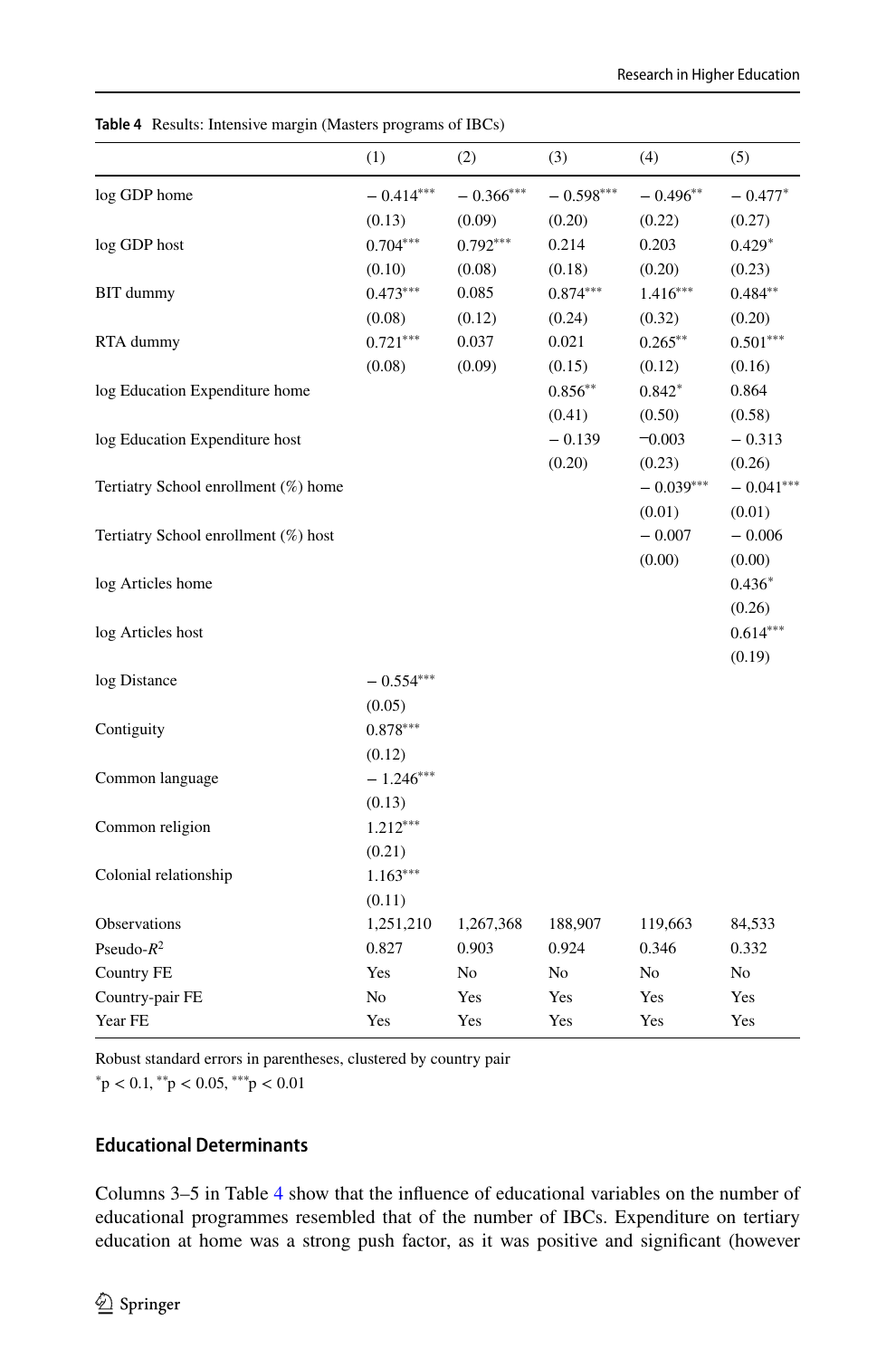it was not signifcant with the full set of controls in column 5). As described above, host expenditure on HE was not a relevant pull factor. Tertiary school enrolment followed the same pattern: it was negative and signifcant at home and not signifcant in the host country. Scientifc production via published articles acted both as a push and pull factor. However, conversely to the case of IBC numbers, articles in the host country had a higher order of magnitude than at home. This means that research undertaken in host countries was a more relevant factor (in relative terms) to determine the volume of IBCs than their location.

# <span id="page-16-0"></span>**Conclusions**

This study has analysed the economic, institutional and educational determinants of the extensive and intensive margins of IBCs. To this end, we used the gravity equation to study the number of IBCs and programmes across a wide range of countries and time spans. Our empirical specifcation enabled us to hedge several estimation biases. Our results are interesting in many ways and reveal that IBCs share certain common traits with other economic fows, and more specifcally FDI, but also exhibit some very distinctive traits. The estimates highlight the relevance of analysing both margins to obtain a full picture of the determinants of IBCs. Otherwise, we could be led to believe that IBCs expand in countries which share a common language when, in fact, our estimates show that this is the case in the extensive margin where IBCs offer fewer programmes.

The paper shows that it is appropriate to frame IBCs within the FDI theory, which can explain the negative sign of host GDP. This might also be relevant for policy reasons, as most countries have separate investment and export promotion agencies. The services and skill sets required to deliver them are diferent. For example, investment promotion agencies (IPAs) ofer aftercare services for multinational afliates. Including IBCs within the range and radar of IPAs would open up a new playing feld for both universities willing to cross borders and countries seeking international education projects.

Our study has interesting policy implications both for policymakers and university management in source countries. Governments and HE management interested in promoting the international expansion of their universities could look into policies aimed at increasing scientifc production. This could be done, for example, by granting publication incentives.

Additionally, these kinds of incentives would increase growth in both the number of IBCs and their programmes abroad. Increasing scientifc production would also increase university reputations in terms of rankings that include scientifc articles in their indices. Nonetheless, these indices are more important in Science, Technology, Engineering and Mathematics (STEM) disciplines. Therefore, university policies aimed at increasing STEM master's programmes in IBCs could increase both the number of IBCs and their position in university rankings. All other push factors, except educational expenditure, would not be applicable, as they have undesired efects on the economy or on universities (e.g., decreasing enrolment or income). Regarding host countries, in addition to the standard economic policies fostering economic growth, policymakers have a wider range of educational policy measures to attract and promote IBCs and increase the numbers of their master's programmes. Policies tailored to increase government expenditure per tertiary student and enrolment might prove useful to foster IBCs. However, to increase the number of master's programmes the most efective policy measure is to increase scientifc production.

Host countries might also fnd hints in our analysis as to which countries to target. Our results suggest that universities from source countries with a slowing economy increase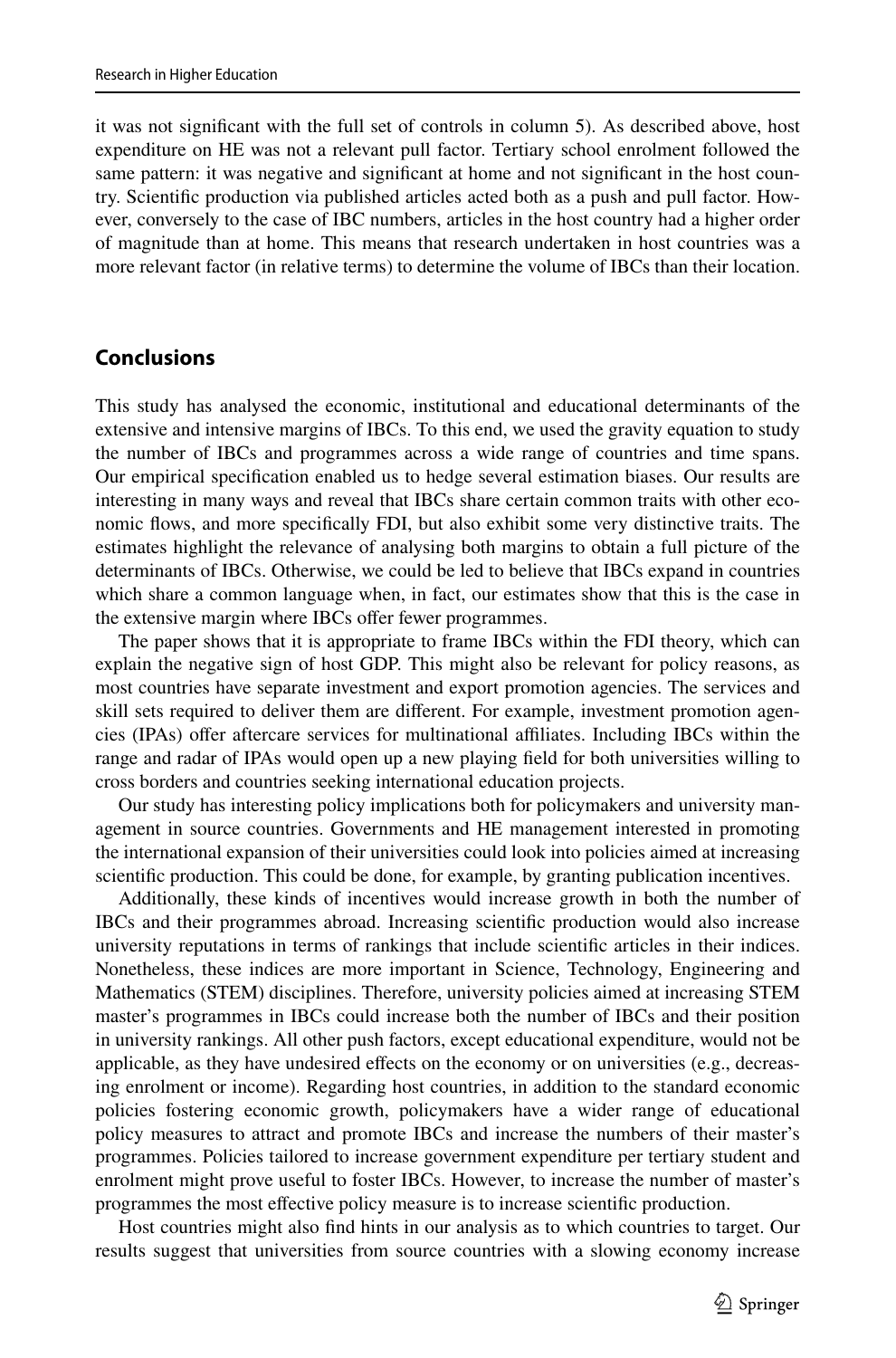their master's programmes in growing host economies. Regional promotion agencies, for example, might use this information to include these universities in their aftercare services.

Some limitations that surface in our study could open a new path for further research. One of the limitations of the gravity approach is that it does not allow us to investigate micro-level determinants. For example, we focused on countrywide determinants rather than on specifc university-level determinants. Although both might be highly correlated, research that focuses on the specifc university determinants of IBCs is certainly an interesting avenue of research. Our study is among the frst to reconcile the gravity model with multilateral resistance terms and THE. Revisiting other aspects of cross-border education, such as international student fows is another area that could be of interest to future scholars. Finally, our results showed that unobservable common trends (globalisation) have an efect on IBCs. The recent COVID-19 pandemic imposes challenges in all areas of our society, especially in those dealing with globalisation and education. How universities will respond to this new situation is still an open, daunting question.

**Acknowledgements** This article has benefted from very helpful comments from two anonymous reviewers. The authors would like to acknowledge the fnancial support from Grant RTI2018-100899-B-I00 funded by MCIN/AEI/10.13039/501100011033/ and by "ERDF A way of making Europe", from Grant GV/2020/012 (Generalitat Valenciana), and from the Kellogg Institute for International Studies (University of Notre Dame).

**Funding** Open Access funding provided thanks to the CRUE-CSIC agreement with Springer Nature.

**Open Access** This article is licensed under a Creative Commons Attribution 4.0 International License, which permits use, sharing, adaptation, distribution and reproduction in any medium or format, as long as you give appropriate credit to the original author(s) and the source, provide a link to the Creative Commons licence, and indicate if changes were made. The images or other third party material in this article are included in the article's Creative Commons licence, unless indicated otherwise in a credit line to the material. If material is not included in the article's Creative Commons licence and your intended use is not permitted by statutory regulation or exceeds the permitted use, you will need to obtain permission directly from the copyright holder. To view a copy of this licence, visit [http://creativecommons.org/licenses/by/4.0/.](http://creativecommons.org/licenses/by/4.0/)

# **References**

- <span id="page-17-1"></span>Abbott, M., & Ali, E. (2009). The impact of exchange rate variations and university reputation on the choice of destinations of international students in Australia and New Zealand. *Journal of Economic and Social Policy, 13*(1), 7.
- <span id="page-17-3"></span>Ahmad, S. Z., & Buchanan, F. R. (2016). Choices of destination for transnational higher education: "Pull'' factors in an Asia Pacifc market. *Educational Studies, 42*(2), 163–180.
- <span id="page-17-0"></span>Ahmad, S. Z., & Buchanan, F. R. (2017). Motivation factors in students decision to study at international branch campuses in Malaysia. *Studies in Higher Education, 42*(4), 651–668.
- <span id="page-17-4"></span>Alam, F., Alam, Q., Chowdhury, H., & Steiner, T. (2013). Transnational education: Benefts, threats and challenges. *Procedia Engineering, 56,* 870–874.
- <span id="page-17-6"></span>Altbach, P. (2002). Knowledge and education as international commodities. *International Higher Education, 28,* 2–6.
- <span id="page-17-2"></span>Altbach, P. (2002). Perspectives on internationalizing higher education. *International Higher Education, 27,* 6–8.
- <span id="page-17-8"></span>Altbach, P. (2007). Globalization and the University: Realities in an Unequal World. *International Handbook of Higher Education, Springer International Handbooks of Education* (pp. 121–139). Springer.

<span id="page-17-7"></span>Altbach, P. G., & Knight, J. (2007). The internationalization of higher education: Motivations and realities. *Journal of Studies in International Education, 11*(3–4), 290–305.

<span id="page-17-5"></span>Anderson, J. E. (2011). The gravity model. *Annual Review of Economics, 3,* 133–160.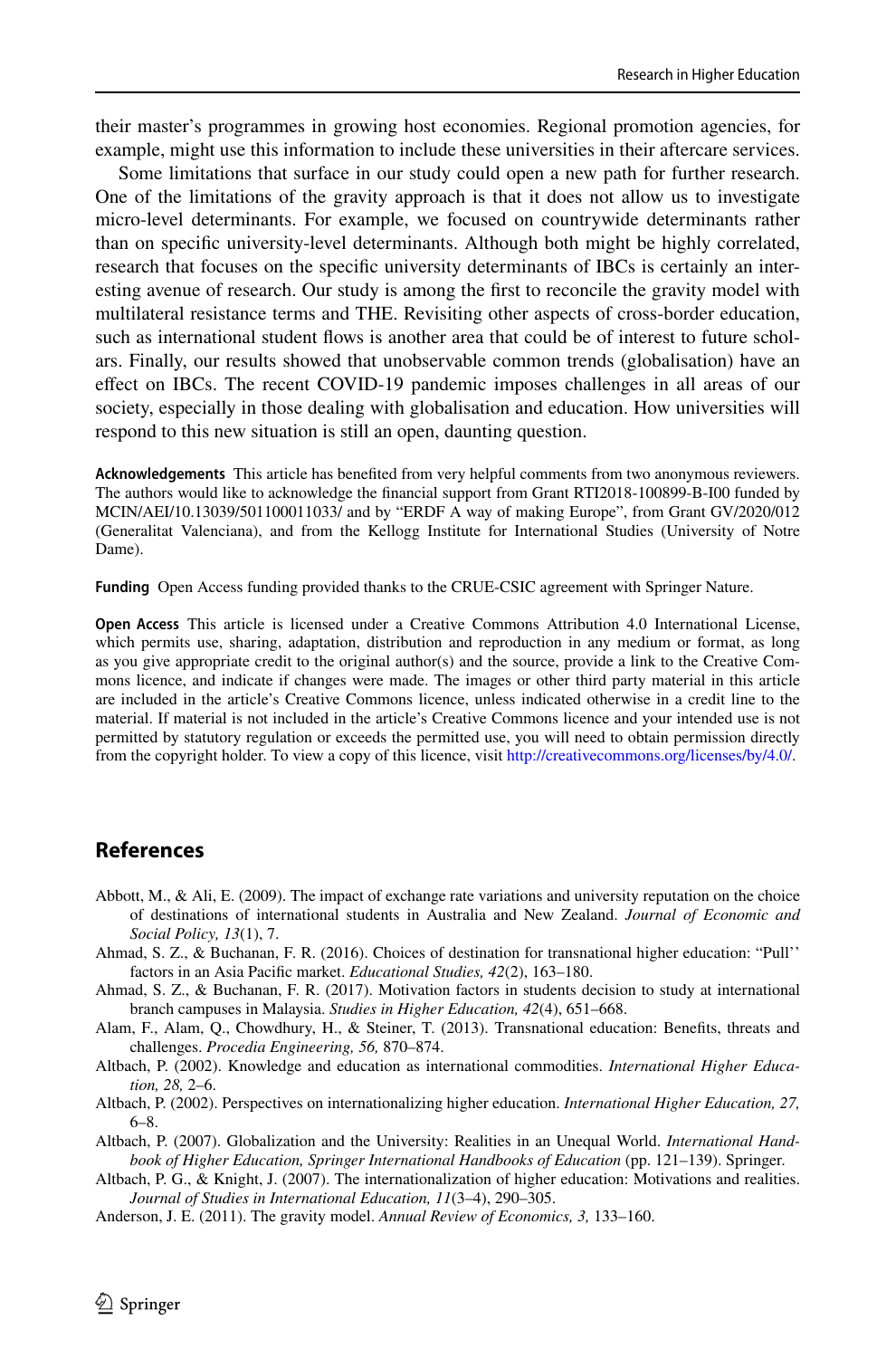- <span id="page-18-19"></span>Anderson, J. E., & Van Wincoop, E. (2003). Gravity with gravitas: A solution to the border puzzle. *American Economic Review, 93*(1), 170–192.
- <span id="page-18-20"></span>Baier, S. L., & Bergstrand, J. H. (2007). Do free trade agreements actually increase members' international trade? *Journal of International Economics, 71*(1), 72–95.
- <span id="page-18-18"></span>Baldwin, R., & Taglioni, D. (2006). Gravity for dummies and dummies for gravity equations. *National Bureau of Economic Research Working Paper 12516*.
- <span id="page-18-24"></span>Bellak, C. (2015) Survey of the impact of bilateral investment agreements on foreign direct investment. In *Current Issues in Asia Pacifc Foreign Direct Investment* 71–18*.* Melbourne*:* Australian APEC Study Centre, RMIT University. Retrieved from<http://mams.rmit.edu.au/cwgz1keqt2r8.pdf>
- <span id="page-18-7"></span>Bergstrand, J. H., & Egger, P. (2007). A knowledge-and-physical-capital model of international trade fows, foreign direct investment, and multinational enterprises. *Journal of International Economics, 73,* 278–308.
- <span id="page-18-16"></span>Bessey, D. (2012). International student migration to Germany. *Empirical Economics, 42*(1), 345–361.
- <span id="page-18-2"></span>Bhanji, Z. (2008). Transnational corporations in education: flling the governance gap through new social norms and market multilateralism? *Globalisation, Societies and Education, 6*(1), 55–73.
- C-BERT. (2017). Cross-Border Education Research Team. C-BERT International Campus Listing. [Data originally collected by Kevin Kinser and Jason E. Lane]. Retrieved from [http://cbert.org/resources](http://cbert.org/resources-data/intl-campus/)[data/intl-campus/](http://cbert.org/resources-data/intl-campus/)
- <span id="page-18-14"></span>Chan, D., & Ng, P. T. (2008). Similar agendas, diverse strategies: The quest for a regional hub of higher education in Hong Kong and Singapore. *Higher Education Policy, 21*(4), 487–503.
- <span id="page-18-17"></span>Chaney, T. (2008). Distorted gravity: The intensive and extensive margins of international trade. *American Economic Review, 98*(4), 1707–21.
- <span id="page-18-5"></span>Cheung, H. Y., & Chan, A. W. H. (2010). Education and competitive economy: how do cultural dimensions ft in? *Higher Education, 59*(5), 525–541.
- <span id="page-18-22"></span>Correia, S., Guimarães, P., & Zylkin, T. (2020). Fast Poisson estimation with high-dimensional fxed efects. *The Stata Journal, 20*(1), 95–115.
- <span id="page-18-8"></span>Cuadros, A., Martín-Montaner, J., & Paniagua, J. (2016). Homeward bound FDI: Are migrants a bridge over troubled fnance? *Economic Modelling, 58,* 454–465.
- <span id="page-18-27"></span>Delgado-Márquez, B. L., Escudero-Torres, M. Á., & Hurtado-Torres, N. E. (2013). Being highly internationalised strengthens your reputation: An empirical investigation of top higher education institutions. *Higher Education, 66*(5), 619–633.
- <span id="page-18-10"></span>DiCaprio, A., Paulino, A. U. S., & Sokolova, M. V. (2017). Regional trade agreements, integration and development. *UNCTAD Research Paper No. 1*. Retrieved from <https://unctad.org/es/node/2839>
- <span id="page-18-23"></span>Disdier, A.-C., & Head, K. (2008). The puzzling persistence of the distance efect on bilateral trade. *The Review of Economics and statistics, 90*(1), 37–48.
- <span id="page-18-9"></span>Dobos, K. (2011). "Serving two masters'': Academics' perspectives on working at an ofshore campus in Malaysia. *Educational Review, 63*(1), 19–35.
- <span id="page-18-26"></span>Egger, P. H., & Lassmann, A. (2012). The language efect in international trade: A meta-analysis. *Economics Letters, 116*(2), 221–224.
- <span id="page-18-13"></span>Eldridge, K., & Cranston, N. (2009). Managing transnational education: Does national culture really matter? *Journal of Higher Education Policy and Management, 31*(1), 67–79.
- <span id="page-18-4"></span>Escriva-Beltran, M., Muñoz-de Prat, J., & Villó, C. (2019). Insights into international branch campuses: Mapping trends through a systematic review. *Journal of Business Research, 101,* 507–515.
- <span id="page-18-25"></span>Falvey, R., & Foster-McGregor, N. (2017). Heterogeneous efects of bilateral investment treaties. *Review of World Economics, 153*(4), 631–656.
- <span id="page-18-3"></span>Girdzijauskaite, E., & Radzeviciene, A. (2014). International branch campus: Framework and strategy. *Procedia: Social and Behavioral Sciences, 110,* 301–308.
- <span id="page-18-15"></span>González, C. R., Mesanza, R. B., & Mariel, P. (2011). The determinants of international student mobility fows: An empirical study on the Erasmus programme. *Higher Education, 62*(4), 413–430.
- <span id="page-18-6"></span>Guimon, J. (2016). Universities as multinational enterprises? The multinational university analyzed through the eclectic paradigm. *Multinational Business Review, 24*(3), 216–228.
- <span id="page-18-11"></span>Harding, L. M., & Lammey, R. W. (2011). Operational considerations for opening a branch campus abroad. *New Directions for Higher Education, 2011*(155), 65–78.
- <span id="page-18-21"></span>Head, K., Mayer, T., & Ries, J. (2010). The erosion of colonial trade linkages after independence. *Journal of International Economics, 81*(1), 1–14.
- <span id="page-18-1"></span>Healey, N. (2014). When is an international branch campus? *International Higher Education, 78,* 22–23.
- <span id="page-18-0"></span>Healey, N. (2015). Managing international branch campuses: What do we know? *Higher Education Quarterly, 69*(4), 386–409.
- <span id="page-18-12"></span>Healey, N. M. (2018). The optimal global integration: Local responsiveness tradeoff for an international branch campus. *Research in Higher Education, 59*(5), 623–649.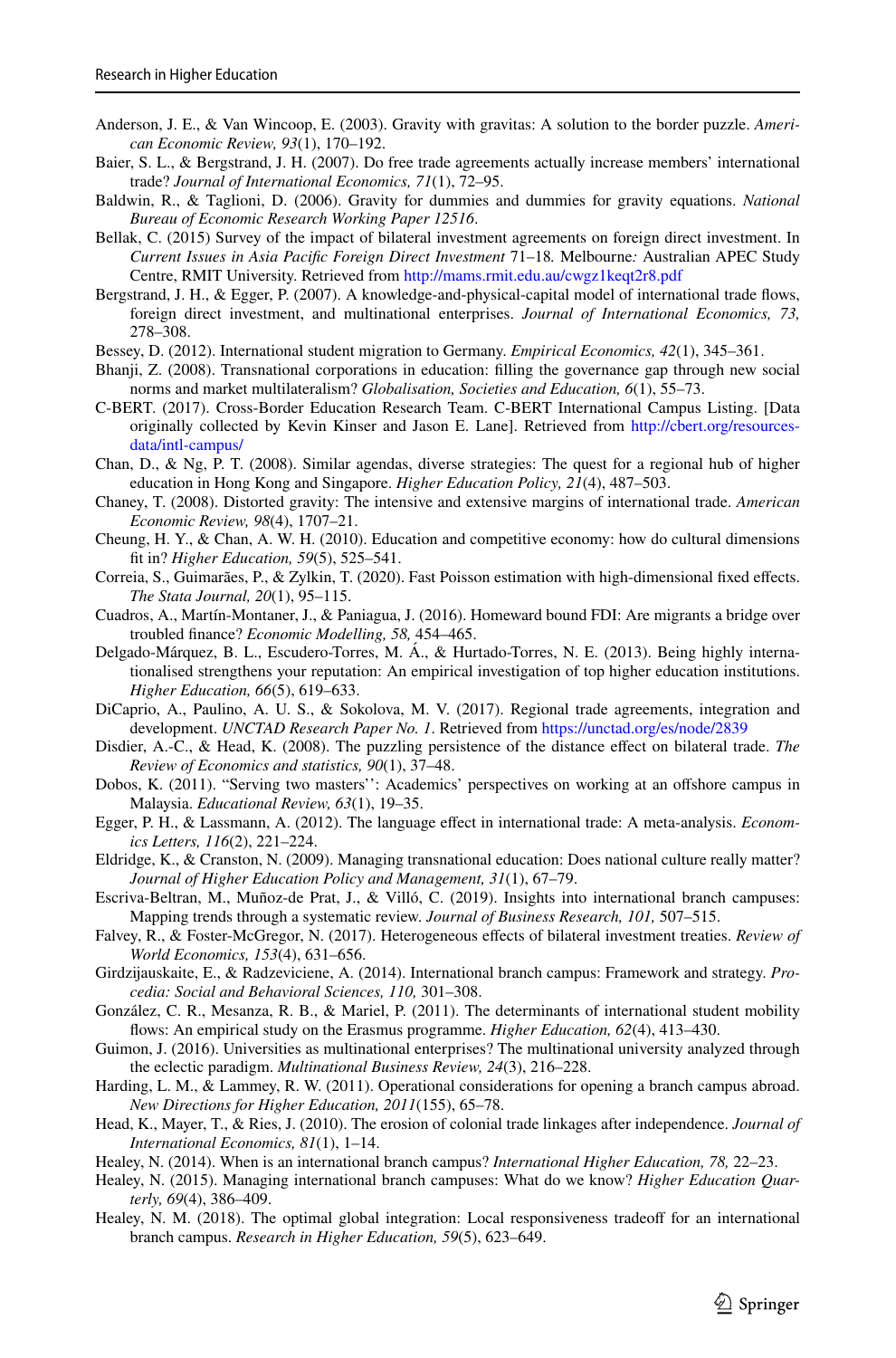- <span id="page-19-8"></span>IMF. (2009). *Balance of Payments and International Investment Position Manual, Sixth Edition (BPM6)*. International Monetary Fund. Retrieved from [https://www.imf.org/external/pubs/ft/bop/2007/pdf/](https://www.imf.org/external/pubs/ft/bop/2007/pdf/bpm6.pdf) [bpm6.pdf](https://www.imf.org/external/pubs/ft/bop/2007/pdf/bpm6.pdf)
- <span id="page-19-10"></span>Keller, W., & Yeaple, S. R. (2013). The gravity of knowledge. *American Economic Review, 103*(4), 1414–44.
- <span id="page-19-5"></span>Kimura, F., & Lee, H.-H. (2006). The gravity equation in international trade in services. *Review of World Economics, 142*(1), 92–121.
- <span id="page-19-6"></span>Kleinert, J., & Toubal, F. (2010). Gravity for FDI. *Review of International Economics, 18*(1), 1–13.
- <span id="page-19-18"></span>Knight, J. (2013). *International education hubs: Student, talent, knowledge-innovation models*. Springer Science & Business Media.
- <span id="page-19-0"></span>Knight, J. (2016). Transnational education remodeled: Toward a common TNE framework and defnitions. *Journal of Studies in International Education, 20*(1), 34–47.
- <span id="page-19-24"></span>Kosmützky, A. (2018). Tracing the development of international branch campuses: From local founding waves to global difusion? *Globalisation, Societies and Education, 16*(4), 453–477.
- <span id="page-19-2"></span>Lane, & Kinser, K. (2011). *Multinational Colleges and Universities: Leading, Governing, and Managing International Branch Campuses: New Directions for Higher Education* (Vol. 155). Wiley.
- <span id="page-19-16"></span>Lee, J. T. (2014). Education hubs and talent development: Policymaking and implementation challenges. *Higher Education, 68*(6), 807–823.
- <span id="page-19-11"></span>Levatino, A. (2015). Transnational higher education and skilled migration: Evidence from Australia. *International Journal of Educational Development, 40,* 106–116.
- <span id="page-19-26"></span>Li, L., & van Baalen, P. (2007). Indigenization of management education in china. *Higher Education Policy, 20*(2), 169–193.
- <span id="page-19-20"></span>Lien, D., & Keithley, A. (2020). The determinants of international branch campuses. *Studies in Higher Education, 45*(2), 452–463.
- <span id="page-19-25"></span>Miller-Idriss, C., & Hanauer, E. (2011). Transnational higher education: Ofshore campuses in the Middle East. *Comparative Education, 47*(2), 181–207.
- <span id="page-19-12"></span>Myburgh, A., & Paniagua, J. (2016). Does international commercial arbitration promote foreign direct investment ? *Journal of Law and Economics, 59*(3), 597–627.
- <span id="page-19-7"></span>OECD. (2008). *OECD Benchmark Defnition of Foreign Direct Investment, Fouth Edition*. Organisation for Economic Co-operation and Development. Retrieved from [https://www.oecd.org/daf/inv/inves](https://www.oecd.org/daf/inv/investmentstatisticsandanalysis/40193734.pdf) [tmentstatisticsandanalysis/40193734.pdf](https://www.oecd.org/daf/inv/investmentstatisticsandanalysis/40193734.pdf)
- <span id="page-19-13"></span>Owens, T. L., & Lane, J. E. (2014). Cross-border higher education: Global and local tensions within competition and economic development. *New Directions for Higher Education, 2014*(168), 69–82.
- <span id="page-19-23"></span>Paniagua, J. (2016). A note on implementing gravity datasets with abundant zeros. *Economics Bulletin, 36*(1), 268–280.
- <span id="page-19-22"></span>Paniagua, J., Figueiredo, E., & Sapena, J. (2015). Quantile regression for the FDI gravity equation. *Journal of Business Research, 68*(7), 1512–1518.
- <span id="page-19-17"></span>Paniagua, J., & Sapena, J. (2014). Is FDI doing good? A golden rule for FDI ethics. *Journal of Business Research, 67*(5), 807–812.
- <span id="page-19-15"></span>Phillips, N., Tracey, P., & Karra, N. (2009). Rethinking institutional distance: Strengthening the tie between new institutional theory and international management. *Strategic Organization, 7*(3), 339–348.
- <span id="page-19-27"></span>Pohl, H., & Lane, J. E. (2018). Research contributions of international branch campuses to the scientifc wealth of academically developing countries. *Scientometrics, 116*(3), 1719–1734.
- <span id="page-19-9"></span>Ross, A. (2008). The ofshore model for universities. *Liberal Education, 94*(4), 34–39.
- <span id="page-19-19"></span>Seeber, M., Cattaneo, M., Huisman, J., & Paleari, S. (2016). Why do higher education institutions internationalize? An investigation of the multilevel determinants of internationalization rationales. *Higher Education, 72*(5), 685–702.
- <span id="page-19-3"></span>Shams, F., & Huisman, J. (2012). Managing ofshore branch campuses: An analytical framework for institutional strategies. *Journal of Studies in International Education, 16*(2), 106–127.
- <span id="page-19-21"></span>Silva, J. M. C. S., & Tenreyro, S. (2006). The log of gravity. *The Review of Economics and Statistics, 88,* 641–658.
- <span id="page-19-28"></span>Tatzl, D. (2011). English-medium masters programmes at an Austrian university of applied sciences: Attitudes, experiences and challenges. *Journal of English for Academic Purposes, 10*(4), 252–270.
- <span id="page-19-14"></span>Tierney, W. G., & Lanford, M. (2015). An investigation of the impact of international branch campuses on organizational culture. *Higher Education, 70*(2), 283–298.
- <span id="page-19-1"></span>Valero, A., & Van Reenen, J. (2019). The economic impact of universities: Evidence from across the globe. *Economics of Education Review, 68,* 53–67.
- <span id="page-19-4"></span>Volet, S. E., & Ang, G. (2012). Culturally mixed groups on international campuses: An opportunity for inter-cultural learning. *Higher Education Research & Development, 31*(1), 21–37.